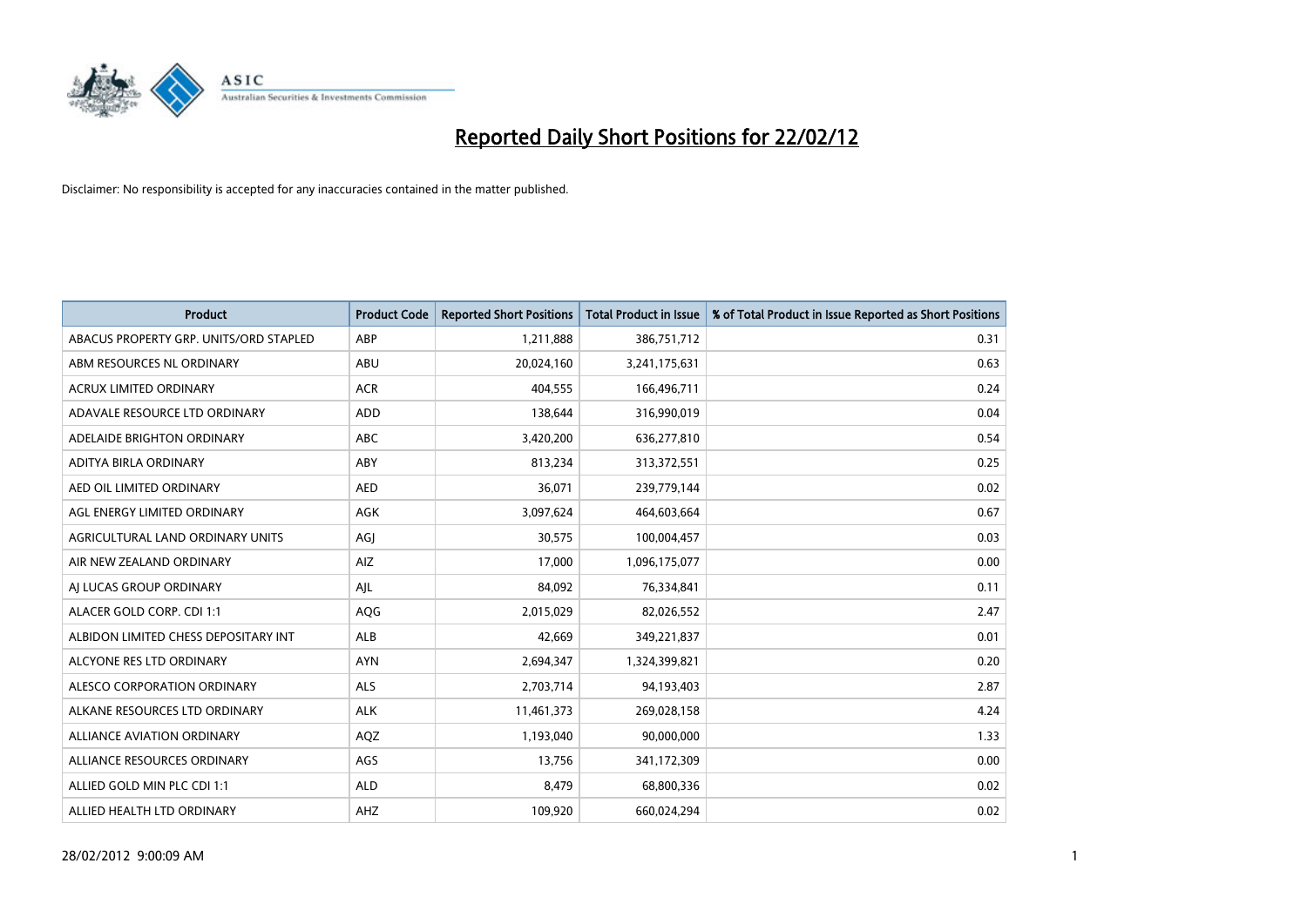

| <b>Product</b>                         | <b>Product Code</b> | <b>Reported Short Positions</b> | <b>Total Product in Issue</b> | % of Total Product in Issue Reported as Short Positions |
|----------------------------------------|---------------------|---------------------------------|-------------------------------|---------------------------------------------------------|
| ALTONA MINING LTD ORDINARY             | <b>AOH</b>          | 795,425                         | 518,757,704                   | 0.15                                                    |
| ALUMINA LIMITED ORDINARY               | AWC                 | 44,137,313                      | 2,440,196,187                 | 1.80                                                    |
| AMADEUS ENERGY ORDINARY                | AMU                 | 454,000                         | 274,786,018                   | 0.17                                                    |
| AMALGAMATED HOLDINGS ORDINARY          | AHD                 | 20,914                          | 157,533,146                   | 0.01                                                    |
| AMCOM TELECOMM, ORDINARY               | AMM                 | 1,371                           | 241,491,904                   | 0.00                                                    |
| AMCOR LIMITED ORDINARY                 | <b>AMC</b>          | 5,676,956                       | 1,206,684,923                 | 0.45                                                    |
| AMP LIMITED ORDINARY                   | AMP                 | 9,335,283                       | 2,854,672,784                 | 0.33                                                    |
| AMPELLA MINING ORDINARY                | AMX                 | 1,013,756                       | 205,985,108                   | 0.49                                                    |
| ANSELL LIMITED ORDINARY                | <b>ANN</b>          | 3,081,395                       | 130,656,668                   | 2.36                                                    |
| ANTARES ENERGY LTD ORDINARY            | <b>AZZ</b>          | 147,021                         | 260,000,000                   | 0.06                                                    |
| ANZ BANKING GRP LTD ORDINARY           | ANZ                 | 17,009,097                      | 2,679,126,626                 | 0.58                                                    |
| APA GROUP STAPLED SECURITIES           | APA                 | 15,469,944                      | 639,334,625                   | 2.41                                                    |
| APEX MINERALS NL ORDINARY              | <b>AXM</b>          | 885,146                         | 5,550,243,713                 | 0.02                                                    |
| APN EUROPEAN RETAIL UNITS STAPLED SEC. | AEZ                 | 11,832                          | 544,910,660                   | 0.00                                                    |
| APN NEWS & MEDIA ORDINARY              | <b>APN</b>          | 26,822,637                      | 630,211,415                   | 4.24                                                    |
| AQUARIUS PLATINUM. ORDINARY            | <b>AOP</b>          | 5,121,231                       | 470,312,578                   | 1.07                                                    |
| AQUILA RESOURCES ORDINARY              | <b>AQA</b>          | 5,935,046                       | 411,804,442                   | 1.40                                                    |
| ARAFURA RESOURCE LTD ORDINARY          | <b>ARU</b>          | 12,678,961                      | 367,980,342                   | 3.43                                                    |
| ARB CORPORATION ORDINARY               | ARP                 | 15,893                          | 72,481,302                    | 0.01                                                    |
| ARCHER EXPLORATION ORDINARY            | <b>AXE</b>          | 25,000                          | 67,142,763                    | 0.04                                                    |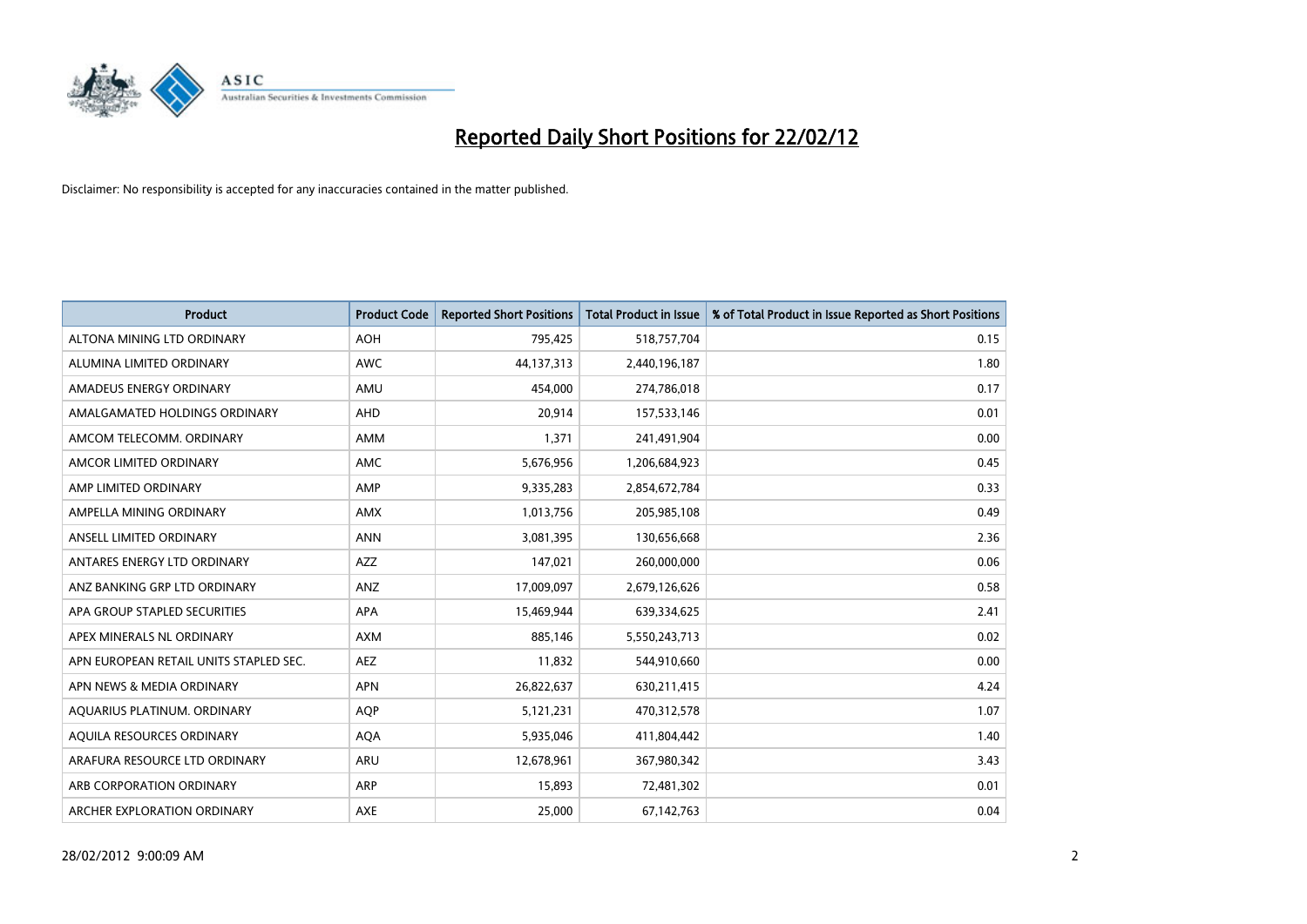

| <b>Product</b>                          | <b>Product Code</b> | <b>Reported Short Positions</b> | <b>Total Product in Issue</b> | % of Total Product in Issue Reported as Short Positions |
|-----------------------------------------|---------------------|---------------------------------|-------------------------------|---------------------------------------------------------|
| ARDENT LEISURE GROUP STAPLED SECURITIES | AAD                 | 477,801                         | 324,236,390                   | 0.15                                                    |
| ARISTOCRAT LEISURE ORDINARY             | ALL                 | 19,534,355                      | 543,181,024                   | 3.61                                                    |
| ASCIANO LIMITED ORDINARY                | <b>AIO</b>          | 9,908,161                       | 975,385,664                   | 1.01                                                    |
| ASG GROUP LIMITED ORDINARY              | ASZ                 | 155,478                         | 171,456,889                   | 0.09                                                    |
| ASPEN GROUP ORD/UNITS STAPLED           | <b>APZ</b>          | 1,184,653                       | 591,084,183                   | 0.20                                                    |
| ASPIRE MINING LTD ORDINARY              | AKM                 | 543,653                         | 620,594,556                   | 0.08                                                    |
| ASTON RES LTD ORDINARY                  | <b>AZT</b>          | 728,196                         | 204,668,861                   | 0.35                                                    |
| ASTRO JAP PROP GROUP STAPLED SECURITIES | AJA                 | 40,414                          | 58,445,002                    | 0.06                                                    |
| ASX LIMITED ORDINARY                    | ASX                 | 2,579,259                       | 175,136,729                   | 1.49                                                    |
| ATLANTIC LIMITED ORDINARY               | ATI                 | 49,300                          | 133,698,601                   | 0.04                                                    |
| ATLAS IRON LIMITED ORDINARY             | <b>AGO</b>          | 16,400,716                      | 894,859,560                   | 1.82                                                    |
| AUCKLAND INTERNATION ORDINARY           | AIA                 | 39,998                          | 1,327,230,189                 | 0.00                                                    |
| <b>AURORA OIL &amp; GAS ORDINARY</b>    | <b>AUT</b>          | 7,924,463                       | 411,655,343                   | 1.93                                                    |
| AUSDRILL LIMITED ORDINARY               | ASL                 | 726,383                         | 303,288,155                   | 0.23                                                    |
| AUSENCO LIMITED ORDINARY                | AAX                 | 1,348,067                       | 123,258,843                   | 1.10                                                    |
| AUSGOLD LIMITED ORDINARY                | <b>AUC</b>          | 27,600                          | 120,488,473                   | 0.02                                                    |
| AUSTAL LIMITED ORDINARY                 | ASB                 | 318,117                         | 188,069,638                   | 0.17                                                    |
| AUSTAR UNITED ORDINARY                  | <b>AUN</b>          | 11,847,470                      | 1,271,505,737                 | 0.93                                                    |
| AUSTBROKERS HOLDINGS ORDINARY           | <b>AUB</b>          | 2                               | 55,545,576                    | 0.00                                                    |
| AUSTIN ENGINEERING ORDINARY             | <b>ANG</b>          | 57,452                          | 72,314,403                    | 0.07                                                    |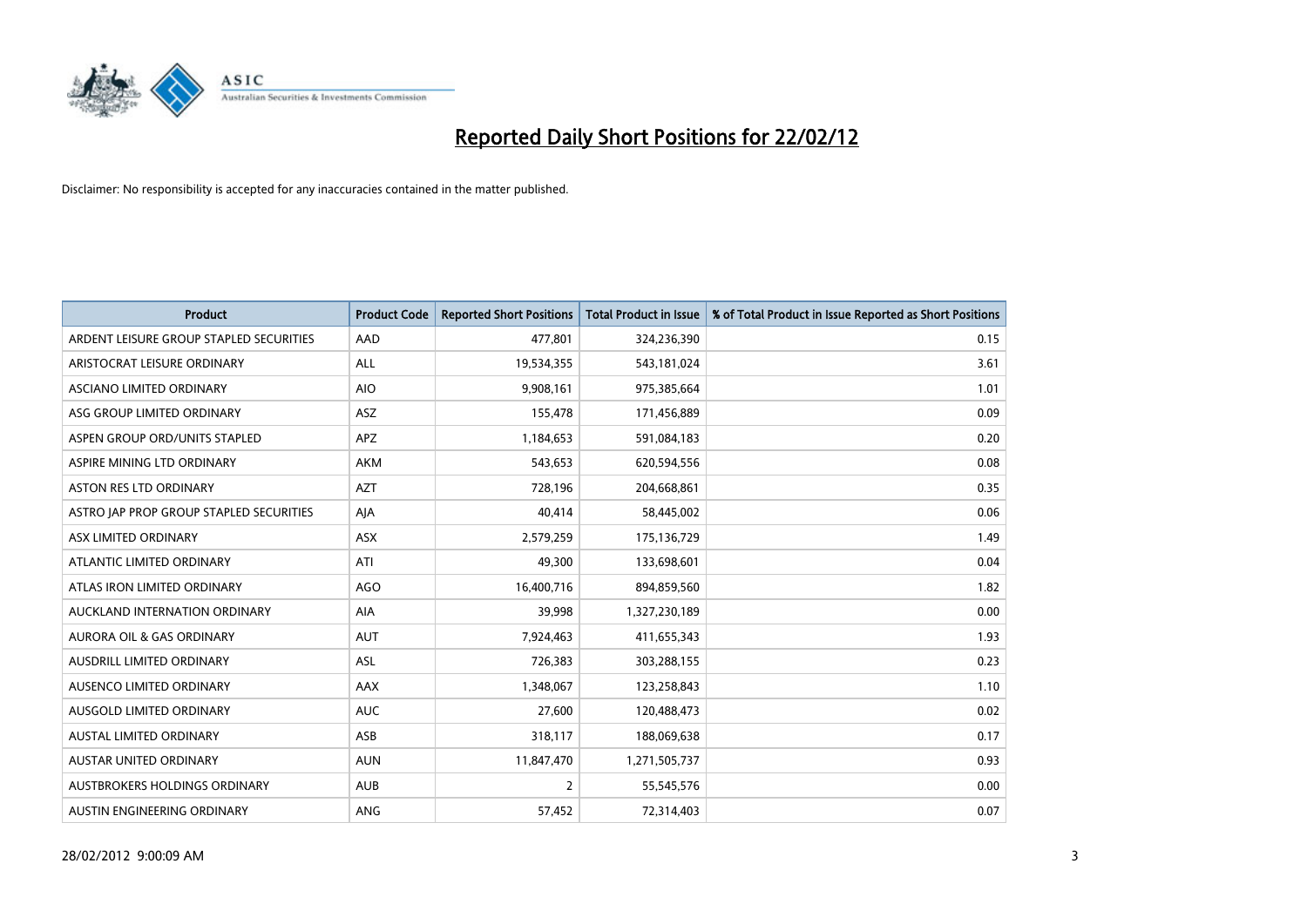

| <b>Product</b>                       | <b>Product Code</b> | <b>Reported Short Positions</b> | <b>Total Product in Issue</b> | % of Total Product in Issue Reported as Short Positions |
|--------------------------------------|---------------------|---------------------------------|-------------------------------|---------------------------------------------------------|
| <b>AUSTRALAND ASSETS ASSETS</b>      | AAZPB               | 1,168                           | 2,750,000                     | 0.04                                                    |
| AUSTRALAND PROPERTY STAPLED SECURITY | <b>ALZ</b>          | 1,268,648                       | 576,846,597                   | 0.22                                                    |
| AUSTRALIAN AGRICULT, ORDINARY        | AAC                 | 910,296                         | 312,861,135                   | 0.28                                                    |
| AUSTRALIAN EDUCATION UNITS           | <b>AEU</b>          | 625,000                         | 175,465,397                   | 0.36                                                    |
| AUSTRALIAN INFRASTR, UNITS/ORDINARY  | <b>AIX</b>          | 12,825,256                      | 620,733,944                   | 2.07                                                    |
| AUSTRALIAN MINES LTD ORDINARY        | <b>AUZ</b>          | 1,400,000                       | 636,910,317                   | 0.22                                                    |
| AUSTRALIAN PHARM, ORDINARY           | API                 | 305,582                         | 488,115,883                   | 0.06                                                    |
| AUTOMOTIVE HOLDINGS ORDINARY         | AHE                 | 4,451                           | 260,579,682                   | 0.00                                                    |
| AVEXA LIMITED ORDINARY               | <b>AVX</b>          | 243,657                         | 847,688,779                   | 0.03                                                    |
| AWE LIMITED ORDINARY                 | <b>AWE</b>          | 1,931,762                       | 521,871,941                   | 0.37                                                    |
| AZIMUTH RES LTD ORDINARY             | <b>AZH</b>          | 81,824                          | 390,075,724                   | 0.02                                                    |
| AZUMAH RESOURCES ORDINARY            | AZM                 | 3,533,195                       | 282,020,356                   | 1.25                                                    |
| <b>BANDANNA ENERGY ORDINARY</b>      | <b>BND</b>          | 3,111,959                       | 528,481,199                   | 0.59                                                    |
| BANK OF QUEENSLAND. ORDINARY         | <b>BOO</b>          | 7,545,886                       | 229,598,329                   | 3.28                                                    |
| <b>BASE RES LIMITED ORDINARY</b>     | <b>BSE</b>          | 1,205,445                       | 460,440,029                   | 0.26                                                    |
| BATHURST RESOURCES ORDINARY          | <b>BTU</b>          | 9,745,950                       | 691,447,997                   | 1.39                                                    |
| <b>BAUXITE RESOURCE LTD ORDINARY</b> | <b>BAU</b>          | 12,000                          | 235,379,896                   | 0.01                                                    |
| BC IRON LIMITED ORDINARY             | <b>BCI</b>          | 326,805                         | 103,711,000                   | 0.31                                                    |
| BEACH ENERGY LIMITED ORDINARY        | <b>BPT</b>          | 6,738,608                       | 1,112,199,119                 | 0.61                                                    |
| BEADELL RESOURCE LTD ORDINARY        | <b>BDR</b>          | 4,749,394                       | 657,906,946                   | 0.73                                                    |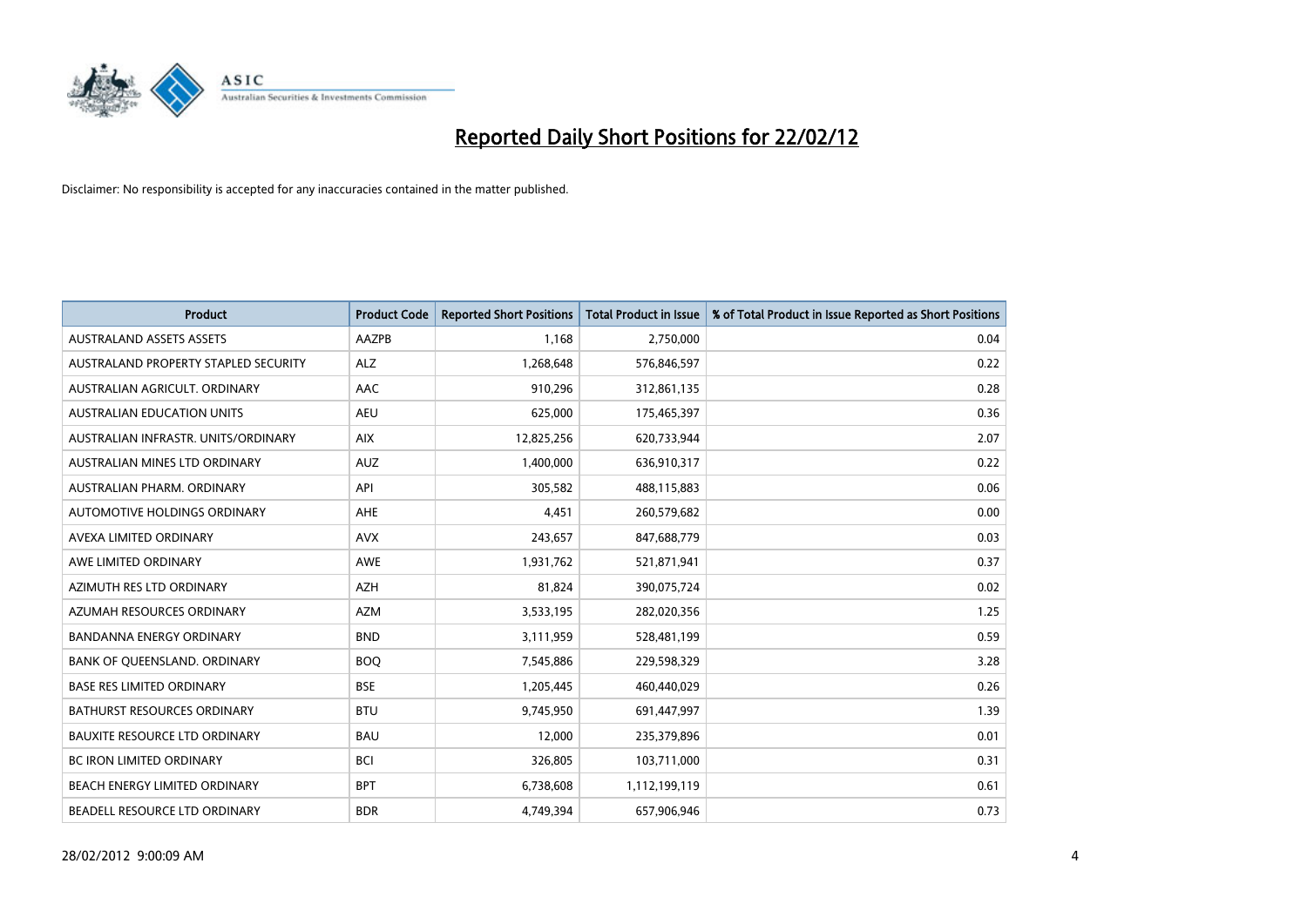

| <b>Product</b>                       | <b>Product Code</b> | <b>Reported Short Positions</b> | <b>Total Product in Issue</b> | % of Total Product in Issue Reported as Short Positions |
|--------------------------------------|---------------------|---------------------------------|-------------------------------|---------------------------------------------------------|
| BENDIGO AND ADELAIDE ORDINARY        | <b>BEN</b>          | 6,386,851                       | 384,372,554                   | 1.65                                                    |
| BERKELEY RESOURCES ORDINARY          | <b>BKY</b>          | 179,238                         | 174,298,273                   | 0.10                                                    |
| BETASHARES ASX RES ETF UNITS         | <b>ORE</b>          | 93,570                          | 4,220,217                     | 2.22                                                    |
| <b>BHP BILLITON LIMITED ORDINARY</b> | <b>BHP</b>          | 17,208,399                      | 3,211,691,105                 | 0.49                                                    |
| <b>BILLABONG ORDINARY</b>            | <b>BBG</b>          | 23,659,067                      | 255,102,103                   | 9.24                                                    |
| <b>BIOTA HOLDINGS ORDINARY</b>       | <b>BTA</b>          | 1,779,198                       | 181,703,711                   | 0.96                                                    |
| BISALLOY STEEL ORDINARY              | <b>BIS</b>          | 84,480                          | 43,291,509                    | 0.20                                                    |
| BKI INVESTMENT LTD ORDINARY          | BKI                 | 508                             | 425,549,573                   | 0.00                                                    |
| <b>BLACKTHORN RESOURCES ORDINARY</b> | <b>BTR</b>          | 35,848                          | 122,918,000                   | 0.03                                                    |
| <b>BLUESCOPE STEEL LTD ORDINARY</b>  | <b>BSL</b>          | 32,180,093                      | 3,349,185,247                 | 0.97                                                    |
| <b>BOART LONGYEAR ORDINARY</b>       | <b>BLY</b>          | 3,635,747                       | 461,163,412                   | 0.79                                                    |
| <b>BOOM LOGISTICS ORDINARY</b>       | <b>BOL</b>          | 352,835                         | 468,663,585                   | 0.07                                                    |
| BORAL LIMITED, ORDINARY              | <b>BLD</b>          | 30,195,483                      | 744,729,957                   | 4.04                                                    |
| BOTSWANA METALS LTD ORDINARY         | <b>BML</b>          | 7,000                           | 143,717,013                   | 0.00                                                    |
| <b>BRADKEN LIMITED ORDINARY</b>      | <b>BKN</b>          | 4,543,945                       | 166,624,800                   | 2.73                                                    |
| <b>BRAMBLES LIMITED ORDINARY</b>     | <b>BXB</b>          | 15,709,094                      | 1,480,393,689                 | 1.04                                                    |
| BREVILLE GROUP LTD ORDINARY          | <b>BRG</b>          | 2,739                           | 130,095,322                   | 0.00                                                    |
| <b>BRICKWORKS LIMITED ORDINARY</b>   | <b>BKW</b>          | 20,167                          | 147,567,333                   | 0.01                                                    |
| <b>BROCKMAN RESOURCES ORDINARY</b>   | <b>BRM</b>          | 201,790                         | 144,853,151                   | 0.13                                                    |
| BT INVESTMENT MNGMNT ORDINARY        | <b>BTT</b>          | 156,388                         | 267,906,977                   | 0.06                                                    |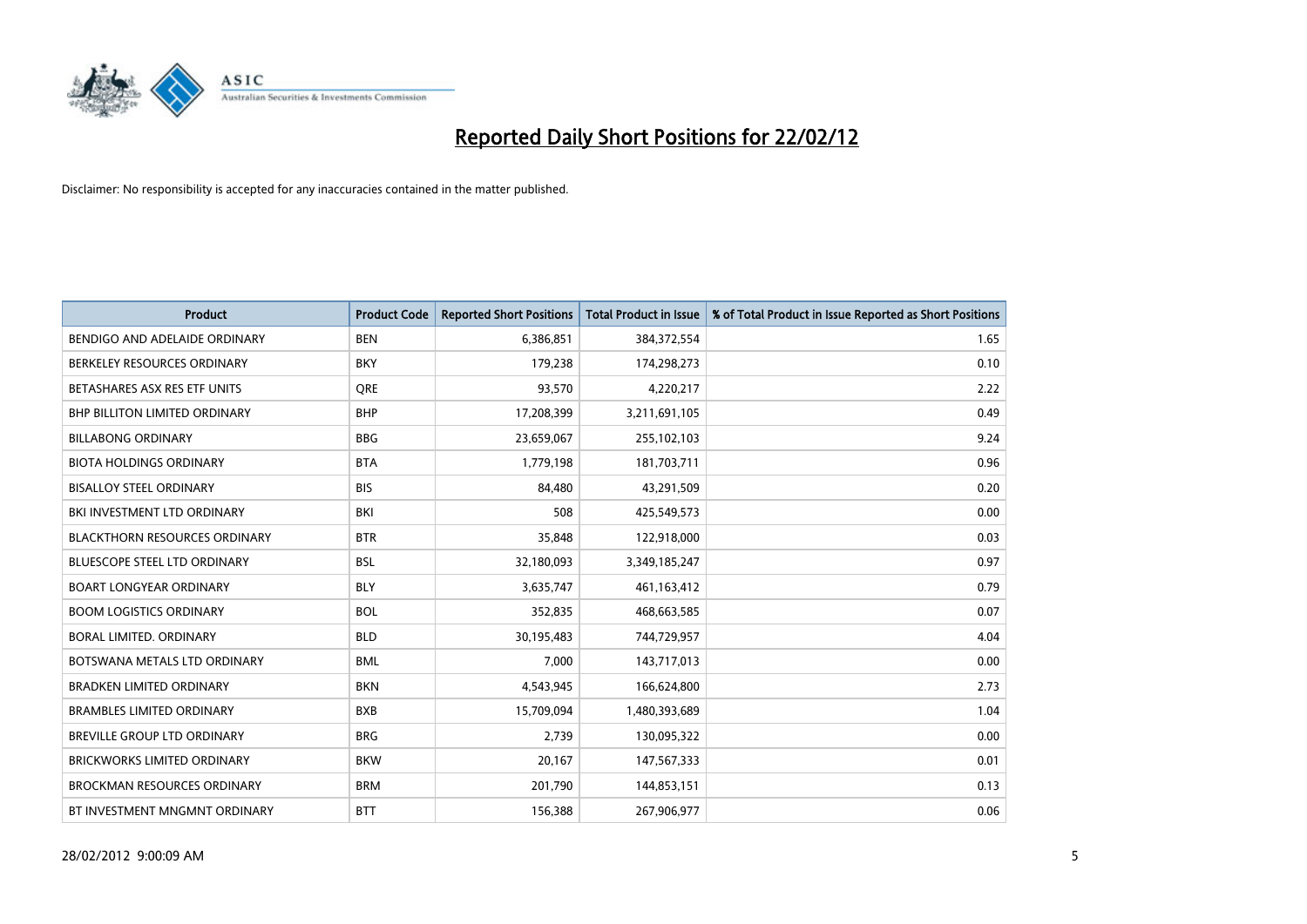

| <b>Product</b>                         | <b>Product Code</b> | <b>Reported Short Positions</b> | <b>Total Product in Issue</b> | % of Total Product in Issue Reported as Short Positions |
|----------------------------------------|---------------------|---------------------------------|-------------------------------|---------------------------------------------------------|
| <b>BURU ENERGY ORDINARY</b>            | <b>BRU</b>          | 6,330,594                       | 234,204,477                   | 2.70                                                    |
| <b>BWP TRUST ORDINARY UNITS</b>        | <b>BWP</b>          | 528,303                         | 520,012,793                   | 0.09                                                    |
| CABCHARGE AUSTRALIA ORDINARY           | CAB                 | 582,073                         | 120,437,014                   | 0.47                                                    |
| CALTEX AUSTRALIA ORDINARY              | <b>CTX</b>          | 6,005,223                       | 270,000,000                   | 2.21                                                    |
| <b>CAMPBELL BROTHERS ORDINARY</b>      | <b>CPB</b>          | 1,722,889                       | 67,503,411                    | 2.55                                                    |
| CAPE LAMBERT RES LTD ORDINARY          | <b>CFE</b>          | 340,044                         | 689,108,792                   | 0.04                                                    |
| CAR PARK TECH LTD ORDINARY             | <b>CPZ</b>          | 90,000                          | 133,358,602                   | 0.07                                                    |
| CARABELLA RES LTD ORDINARY             | <b>CLR</b>          | 5,000                           | 133,642,797                   | 0.00                                                    |
| <b>CARBON ENERGY ORDINARY</b>          | <b>CNX</b>          | 255,563                         | 768,960,293                   | 0.03                                                    |
| <b>CARDNO LIMITED ORDINARY</b>         | CDD                 | 1,004,802                       | 123,929,154                   | 0.80                                                    |
| <b>CARDNO LIMITED RIGHTS 29-FEB-12</b> | <b>CDDR</b>         | 3,437                           | 13,565,067                    | 0.02                                                    |
| CARNARVON PETROLEUM ORDINARY           | <b>CVN</b>          | 690,304                         | 694,594,634                   | 0.09                                                    |
| <b>CARNEGIE WAVE ENERGY ORDINARY</b>   | <b>CWE</b>          | 83,000                          | 1,021,487,627                 | 0.01                                                    |
| <b>CARPATHIAN RESOURCES ORDINARY</b>   | <b>CPN</b>          | 75,000                          | 304,535,101                   | 0.02                                                    |
| CARPENTARIA EXP. LTD ORDINARY          | CAP                 | 9,777                           | 98,991,301                    | 0.01                                                    |
| CARSALES.COM LTD ORDINARY              | <b>CRZ</b>          | 13,979,351                      | 233,264,223                   | 5.97                                                    |
| <b>CASH CONVERTERS ORDINARY</b>        | CCV                 | 85,632                          | 379,761,025                   | 0.02                                                    |
| <b>CASPIAN OIL &amp; GAS ORDINARY</b>  | CIG <sub></sub>     | 50,000                          | 1,331,500,513                 | 0.00                                                    |
| <b>CASSINI RESOURCES ORDINARY</b>      | <b>CZI</b>          | 700,000                         | 17,000,000                    | 4.12                                                    |
| <b>CELLNET GROUP ORDINARY</b>          | <b>CLT</b>          | 1,342                           | 60,978,107                    | 0.00                                                    |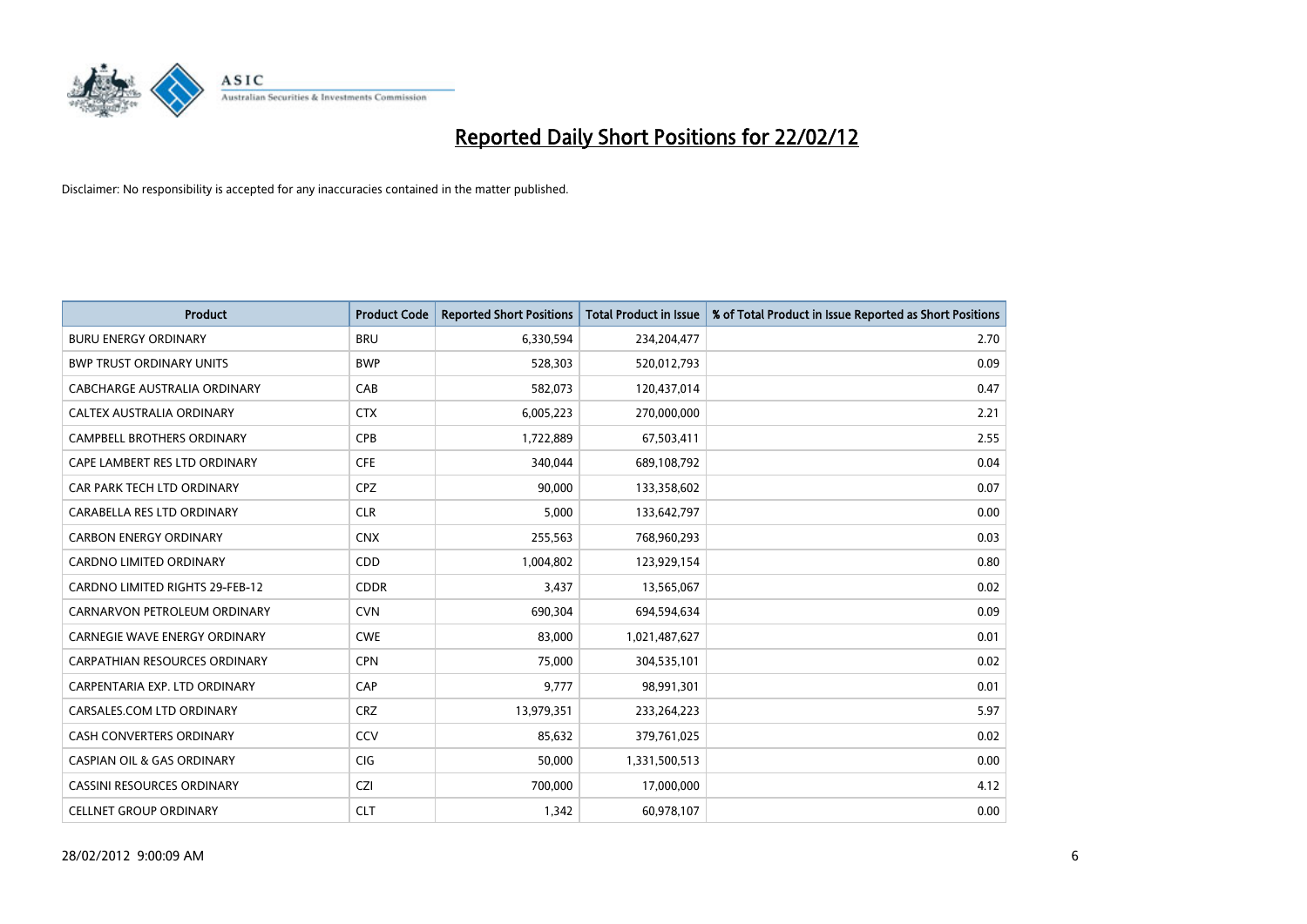

| <b>Product</b>                                | <b>Product Code</b> | <b>Reported Short Positions</b> | <b>Total Product in Issue</b> | % of Total Product in Issue Reported as Short Positions |
|-----------------------------------------------|---------------------|---------------------------------|-------------------------------|---------------------------------------------------------|
| <b>CENTRAL PETROLEUM ORDINARY</b>             | <b>CTP</b>          | 9,102,364                       | 1,253,376,265                 | 0.73                                                    |
| CENTRO PROPERTIES UNITS/ORD STAPLED           | <b>CNP</b>          | 2,537                           | 972,414,514                   | 0.00                                                    |
| CENTRO RETAIL AUST ORD/UNIT STAPLED SEC       | <b>CRF</b>          | 148,090                         | 1,340,723,189                 | 0.01                                                    |
| <b>CENTRO RETAIL GROUP STAPLED SECURITIES</b> | <b>CER</b>          | 452,940                         | 2,286,399,424                 | 0.02                                                    |
| <b>CERAMIC FUEL CELLS ORDINARY</b>            | <b>CFU</b>          | 656,888                         | 1,366,298,863                 | 0.05                                                    |
| <b>CERRO RESOURCES NL ORDINARY</b>            | CJO                 | 2,816                           | 748,768,606                   | 0.00                                                    |
| CFS RETAIL PROPERTY UNITS                     | <b>CFX</b>          | 74,312,735                      | 2,839,591,911                 | 2.62                                                    |
| CGA MINING LIMITED ORDINARY                   | CGX                 | 18,527                          | 334,725,726                   | 0.01                                                    |
| CHALLENGER DIV.PRO. STAPLED UNITS             | <b>CDI</b>          | 98,017                          | 883,903,667                   | 0.00                                                    |
| <b>CHALLENGER INFRAST, STAPLED UNITS</b>      | <b>CIF</b>          | 60,076                          | 316,223,785                   | 0.02                                                    |
| CHALLENGER LIMITED ORDINARY                   | <b>CGF</b>          | 4,958,781                       | 552,169,544                   | 0.91                                                    |
| CHANDLER MACLEOD LTD ORDINARY                 | <b>CMG</b>          | 11,970                          | 466,466,720                   | 0.00                                                    |
| CHARTER HALL GROUP STAPLED US PROHIBIT.       | <b>CHC</b>          | 139,534                         | 308,092,325                   | 0.04                                                    |
| <b>CHARTER HALL OFFICE UNIT</b>               | COO                 | 28,582,082                      | 493,319,730                   | 5.79                                                    |
| <b>CHARTER HALL RETAIL UNITS</b>              | <b>CQR</b>          | 914,086                         | 299,628,571                   | 0.31                                                    |
| <b>CHORUS LIMITED ORDINARY</b>                | <b>CNU</b>          | 1,466,342                       | 385,082,123                   | 0.38                                                    |
| CITIGOLD CORP LTD ORDINARY                    | <b>CTO</b>          | 1,682,665                       | 1,105,078,301                 | 0.15                                                    |
| CLINUVEL PHARMACEUT. ORDINARY                 | <b>CUV</b>          | 4,127                           | 30,856,956                    | 0.01                                                    |
| <b>CLOUGH LIMITED ORDINARY</b>                | <b>CLO</b>          | 189,910                         | 769,716,269                   | 0.02                                                    |
| COAL OF AFRICA LTD ORDINARY                   | <b>CZA</b>          | 157,287                         | 662,484,573                   | 0.02                                                    |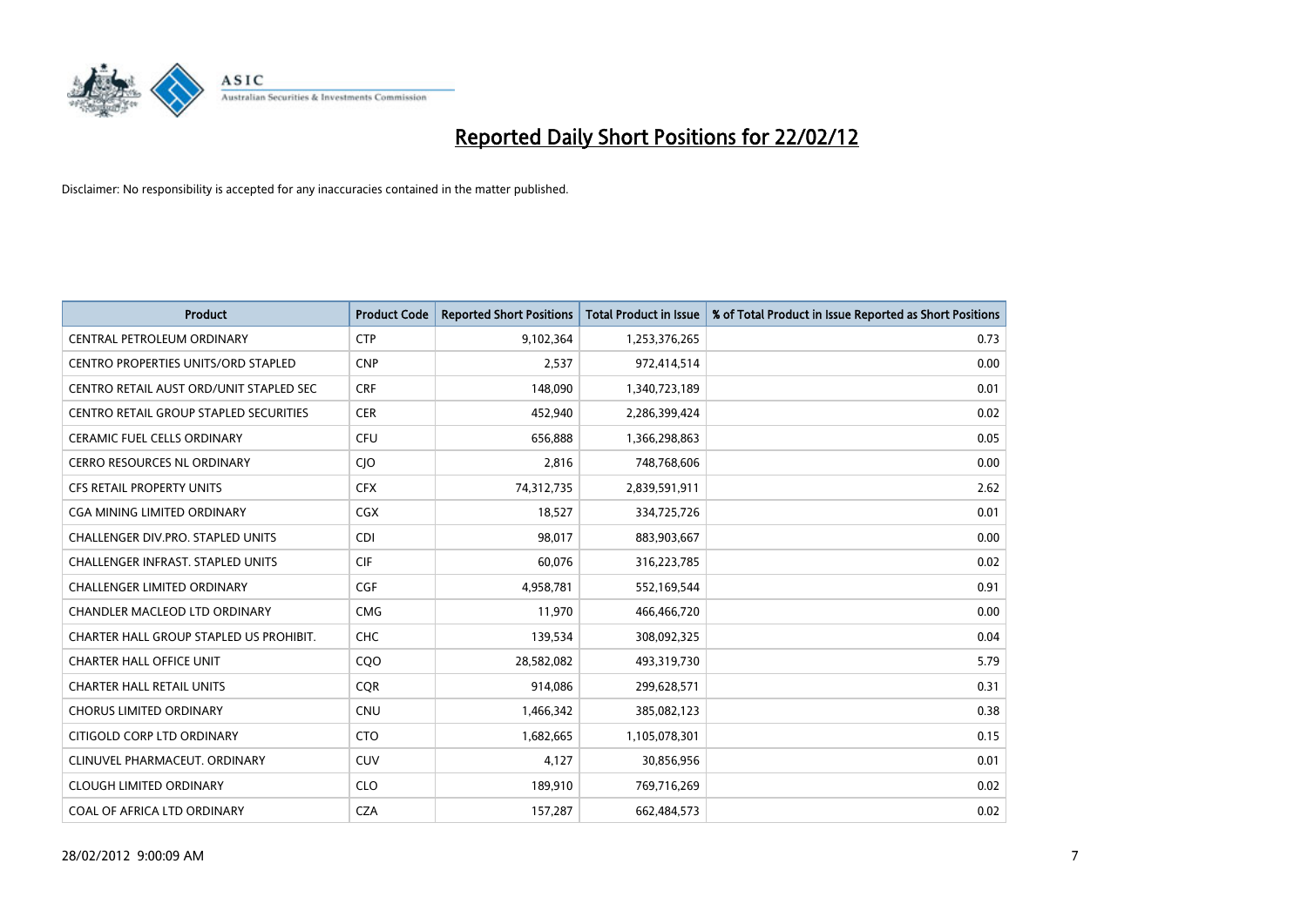

| <b>Product</b>                          | <b>Product Code</b> | <b>Reported Short Positions</b> | <b>Total Product in Issue</b> | % of Total Product in Issue Reported as Short Positions |
|-----------------------------------------|---------------------|---------------------------------|-------------------------------|---------------------------------------------------------|
| <b>COALSPUR MINES LTD ORDINARY</b>      | <b>CPL</b>          | 1,731,043                       | 620,659,899                   | 0.26                                                    |
| COBAR CONSOLIDATED ORDINARY             | CCU                 | 92,604                          | 206,918,037                   | 0.05                                                    |
| COCA-COLA AMATIL ORDINARY               | <b>CCL</b>          | 10,666,648                      | 759,567,552                   | 1.37                                                    |
| COCHLEAR LIMITED ORDINARY               | <b>COH</b>          | 4,838,756                       | 56,922,933                    | 8.51                                                    |
| <b>COCKATOO COAL ORDINARY</b>           | <b>COK</b>          | 8,283,065                       | 1,016,196,908                 | 0.82                                                    |
| <b>CODAN LIMITED ORDINARY</b>           | <b>CDA</b>          | 4,000                           | 164,145,980                   | 0.00                                                    |
| <b>COKAL LTD ORDINARY</b>               | <b>CKA</b>          | 242,815                         | 399,727,102                   | 0.06                                                    |
| <b>COLLINS FOODS LTD ORDINARY</b>       | <b>CKF</b>          | 5,336                           | 93,000,003                    | 0.01                                                    |
| COMMONWEALTH BANK, ORDINARY             | <b>CBA</b>          | 33,093,627                      | 1,581,280,593                 | 2.07                                                    |
| COMMONWEALTH PROP ORDINARY UNITS        | <b>CPA</b>          | 30,986,709                      | 2,389,601,065                 | 1.29                                                    |
| <b>COMPASS RESOURCES ORDINARY</b>       | <b>CMR</b>          | 63,000                          | 1,403,744,100                 | 0.00                                                    |
| <b>COMPUTERSHARE LTD ORDINARY</b>       | <b>CPU</b>          | 6,616,186                       | 555,664,059                   | 1.16                                                    |
| CONSOLIDATED MEDIA. ORDINARY            | <b>CMI</b>          | 1,086,329                       | 561,834,996                   | 0.18                                                    |
| <b>CONTANGO MICROCAP ORDINARY</b>       | <b>CTN</b>          | 7,500                           | 147,467,406                   | 0.01                                                    |
| CONTINENTAL COAL LTD ORDINARY           | <b>CCC</b>          | 275,287                         | 399,224,054                   | 0.06                                                    |
| COOPER ENERGY LTD ORDINARY              | <b>COE</b>          | 126,539                         | 292,791,528                   | 0.04                                                    |
| <b>COPPER STRIKE LTD ORDINARY</b>       | <b>CSE</b>          | 714                             | 129,455,571                   | 0.00                                                    |
| <b>CORDLIFE LIMITED ORDINARY</b>        | CBB                 | 1                               | 150,887,354                   | 0.00                                                    |
| <b>CREDIT CORP GROUP ORDINARY</b>       | <b>CCP</b>          | 6,264                           | 45,571,114                    | 0.01                                                    |
| <b>CROMWELL PROP STAPLED SECURITIES</b> | <b>CMW</b>          | 416,626                         | 1,113,061,036                 | 0.04                                                    |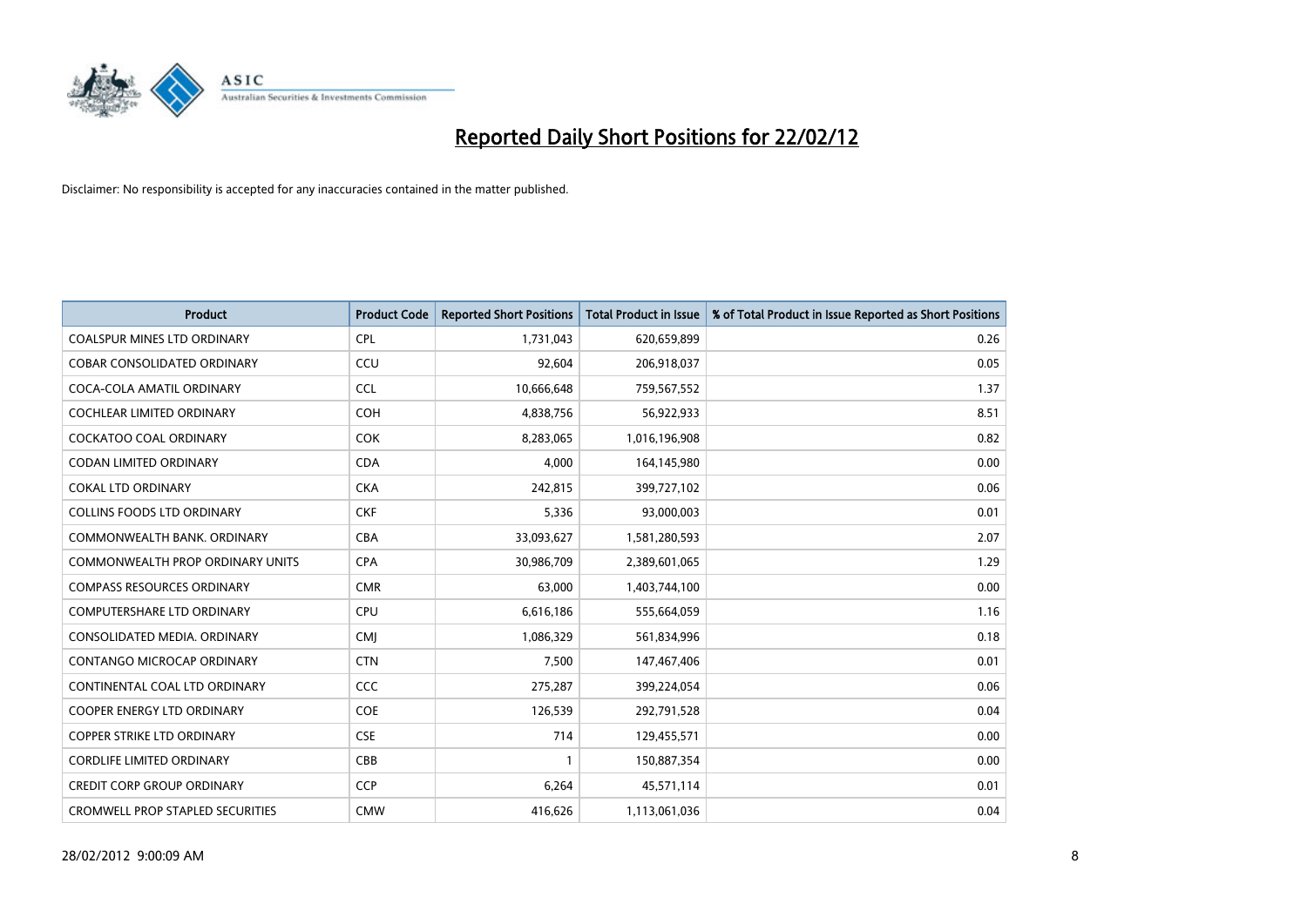

| <b>Product</b>                       | <b>Product Code</b> | <b>Reported Short Positions</b> | <b>Total Product in Issue</b> | % of Total Product in Issue Reported as Short Positions |
|--------------------------------------|---------------------|---------------------------------|-------------------------------|---------------------------------------------------------|
| <b>CROWN LIMITED ORDINARY</b>        | <b>CWN</b>          | 4,465,076                       | 728,394,185                   | 0.61                                                    |
| <b>CSG LIMITED ORDINARY</b>          | CSV                 | 1,187,439                       | 282,567,499                   | 0.43                                                    |
| <b>CSL LIMITED ORDINARY</b>          | <b>CSL</b>          | 5,745,950                       | 519,371,923                   | 1.08                                                    |
| <b>CSR LIMITED ORDINARY</b>          | <b>CSR</b>          | 25,822,652                      | 506,000,315                   | 5.10                                                    |
| <b>CUDECO LIMITED ORDINARY</b>       | CDU                 | 3,094,397                       | 160,018,572                   | 1.93                                                    |
| <b>CUE ENERGY RESOURCE ORDINARY</b>  | <b>CUE</b>          | 1,544,295                       | 695,153,053                   | 0.22                                                    |
| <b>CUSTOMERS LIMITED ORDINARY</b>    | <b>CUS</b>          | 20,579                          | 134,869,357                   | 0.01                                                    |
| DART ENERGY LTD ORDINARY             | <b>DTE</b>          | 8,186,141                       | 734,931,470                   | 1.11                                                    |
| DAVID JONES LIMITED ORDINARY         | <b>DJS</b>          | 52,218,573                      | 524,940,325                   | 9.92                                                    |
| <b>DECMIL GROUP LIMITED ORDINARY</b> | <b>DCG</b>          | 59,164                          | 165,692,757                   | 0.03                                                    |
| DEEP YELLOW LIMITED ORDINARY         | <b>DYL</b>          | 65,544                          | 1,128,736,403                 | 0.01                                                    |
| DEVINE LIMITED ORDINARY              | <b>DVN</b>          | 1,011                           | 158,730,556                   | 0.00                                                    |
| DEXUS PROPERTY GROUP STAPLED UNITS   | <b>DXS</b>          | 19,079,739                      | 4,839,024,176                 | 0.37                                                    |
| DISCOVERY METALS LTD ORDINARY        | <b>DML</b>          | 7,268,279                       | 442,128,231                   | 1.65                                                    |
| DOMINO PIZZA ENTERPR ORDINARY        | <b>DMP</b>          | 747,515                         | 69,174,674                    | 1.08                                                    |
| DOWNER EDI LIMITED ORDINARY          | <b>DOW</b>          | 5,972,207                       | 429,100,296                   | 1.39                                                    |
| DRILLSEARCH ENERGY ORDINARY          | <b>DLS</b>          | 448,171                         | 336,799,196                   | 0.14                                                    |
| DUET GROUP STAPLED US PROHIBIT.      | <b>DUE</b>          | 13,935,355                      | 1,109,831,386                 | 1.25                                                    |
| DULUXGROUP LIMITED ORDINARY          | <b>DLX</b>          | 9,024,453                       | 367,456,259                   | 2.44                                                    |
| ECHO ENTERTAINMENT ORDINARY          | <b>EGP</b>          | 6,544,396                       | 688,019,737                   | 0.95                                                    |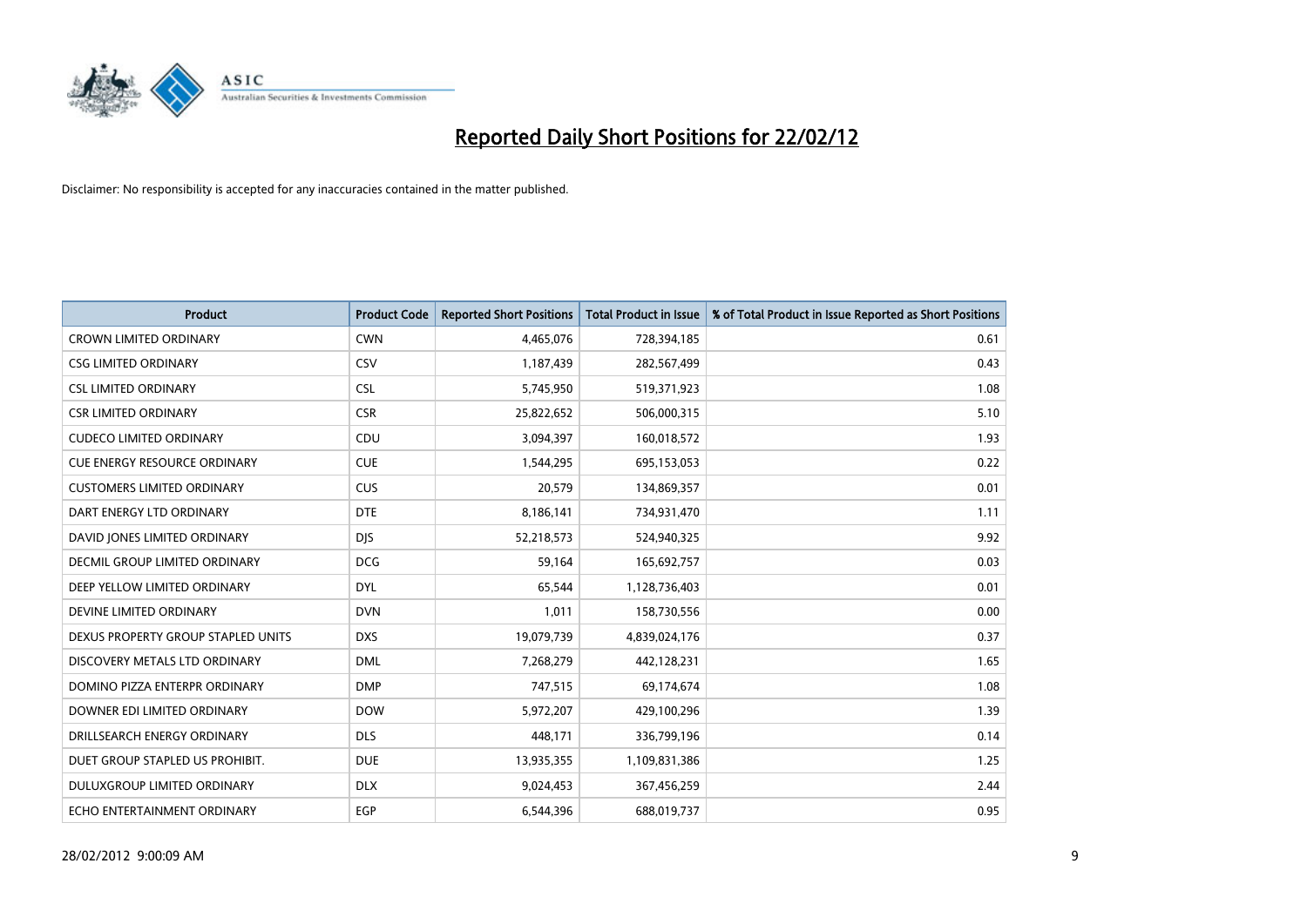

| <b>Product</b>                       | <b>Product Code</b> | <b>Reported Short Positions</b> | <b>Total Product in Issue</b> | % of Total Product in Issue Reported as Short Positions |
|--------------------------------------|---------------------|---------------------------------|-------------------------------|---------------------------------------------------------|
| <b>ELDERS LIMITED ORDINARY</b>       | <b>ELD</b>          | 14,260,905                      | 448,598,480                   | 3.17                                                    |
| ELDORADO GOLD CORP CDI 1:1           | EAU                 | 43,774                          | 9,209,510                     | 0.47                                                    |
| ELEMENTAL MINERALS ORDINARY          | ELM                 | 198,986                         | 241,114,280                   | 0.08                                                    |
| ELEMENTOS LIMITED ORDINARY           | <b>ELT</b>          | 16                              | 82,383,526                    | 0.00                                                    |
| ELIXIR PETROLEUM LTD ORDINARY        | <b>EXR</b>          | 324,400                         | 217,288,472                   | 0.15                                                    |
| <b>EMECO HOLDINGS ORDINARY</b>       | <b>EHL</b>          | 1,591,221                       | 631,237,586                   | 0.26                                                    |
| <b>ENDEAVOUR MIN CORP CDI 1:1</b>    | <b>EVR</b>          | 21,231                          | 123,748,715                   | 0.01                                                    |
| ENERGY RESOURCES ORDINARY 'A'        | <b>ERA</b>          | 5,313,027                       | 517,725,062                   | 1.01                                                    |
| <b>ENERGY WORLD CORPOR, ORDINARY</b> | <b>EWC</b>          | 23,432,468                      | 1,734,166,672                 | 1.34                                                    |
| <b>ENTEK ENERGY LTD ORDINARY</b>     | ETE                 | 489,903                         | 510,657,387                   | 0.10                                                    |
| <b>ENTELLECT LIMITED ORDINARY</b>    | <b>ESN</b>          | 464,050                         | 985,337,932                   | 0.05                                                    |
| <b>ENVESTRA LIMITED ORDINARY</b>     | <b>ENV</b>          | 1,285,550                       | 1,547,890,032                 | 0.08                                                    |
| EQUATORIAL RES LTD ORDINARY          | EQX                 | 42,881                          | 114,748,553                   | 0.04                                                    |
| <b>EUROZ LIMITED ORDINARY</b>        | EZL                 | 100,000                         | 143,606,882                   | 0.07                                                    |
| EVOLUTION MINING LTD ORDINARY        | <b>EVN</b>          | 110,212                         | 700,995,107                   | 0.01                                                    |
| <b>EXCO RESOURCES LTD ORDINARY</b>   | <b>EXS</b>          | 105,560                         | 356,044,187                   | 0.03                                                    |
| EXOMA ENERGY LIMITED ORDINARY        | <b>EXE</b>          | 281,678                         | 417,357,759                   | 0.07                                                    |
| EXTRACT RESOURCES ORDINARY           | <b>EXT</b>          | 439,147                         | 251,159,163                   | 0.17                                                    |
| FAIRFAX MEDIA LTD ORDINARY           | <b>FXI</b>          | 280,298,439                     | 2,351,955,725                 | 11.94                                                   |
| FANTASTIC HOLDINGS ORDINARY          | FAN                 | 1,220                           | 102,739,538                   | 0.00                                                    |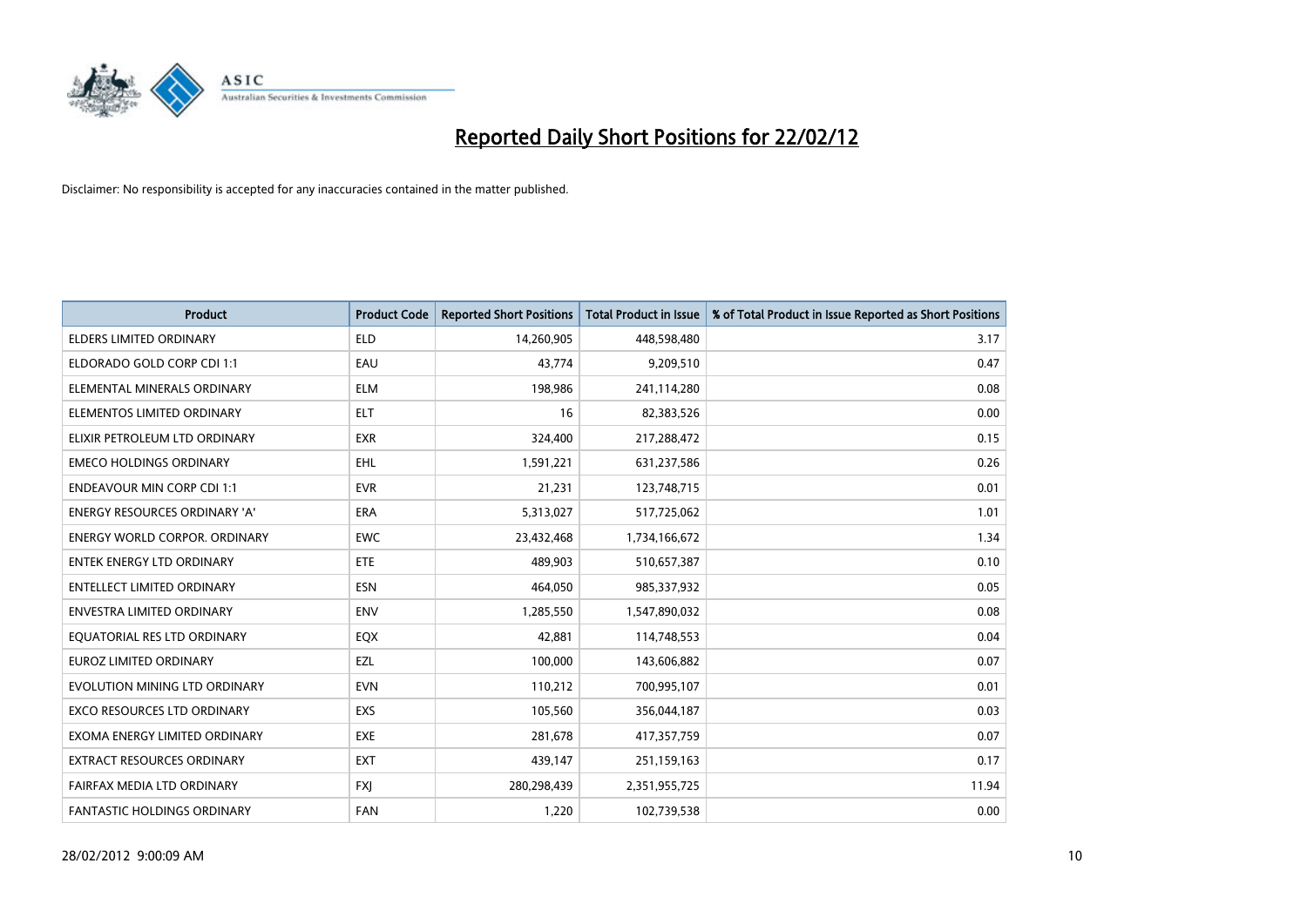

| <b>Product</b>                        | <b>Product Code</b> | <b>Reported Short Positions</b> | <b>Total Product in Issue</b> | % of Total Product in Issue Reported as Short Positions |
|---------------------------------------|---------------------|---------------------------------|-------------------------------|---------------------------------------------------------|
| <b>FAR LTD ORDINARY</b>               | <b>FAR</b>          | 21,000,000                      | 2,150,080,157                 | 0.98                                                    |
| FINBAR GROUP LIMITED ORDINARY         | <b>FRI</b>          | 12,130                          | 213,456,237                   | 0.01                                                    |
| FISHER & PAYKEL APP. ORDINARY         | <b>FPA</b>          | 18,298                          | 724,235,162                   | 0.00                                                    |
| FKP PROPERTY GROUP STAPLED SECURITIES | <b>FKP</b>          | 26,267,659                      | 1,197,968,723                 | 2.18                                                    |
| FLEETWOOD CORP ORDINARY               | <b>FWD</b>          | 253,052                         | 58,850,214                    | 0.43                                                    |
| FLETCHER BUILDING ORDINARY            | <b>FBU</b>          | 11,400,571                      | 680,739,504                   | 1.67                                                    |
| FLEXIGROUP LIMITED ORDINARY           | FXL                 | 57,534                          | 279,268,329                   | 0.02                                                    |
| FLIGHT CENTRE ORDINARY                | <b>FLT</b>          | 9,499,132                       | 100,009,946                   | 9.47                                                    |
| FLINDERS MINES LTD ORDINARY           | <b>FMS</b>          | 30,618,901                      | 1,821,300,404                 | 1.68                                                    |
| <b>FOCUS MINERALS LTD ORDINARY</b>    | <b>FML</b>          | 2,114,424                       | 4,320,773,701                 | 0.04                                                    |
| <b>FORGE GROUP LIMITED ORDINARY</b>   | FGE                 | 117,325                         | 83,469,014                    | 0.14                                                    |
| FORTE ENERGY NL ORDINARY              | FTE                 | 2,667,039                       | 695,589,311                   | 0.38                                                    |
| FORTESCUE METALS GRP ORDINARY         | <b>FMG</b>          | 69,629,259                      | 3,113,798,659                 | 2.22                                                    |
| <b>FUNTASTIC LIMITED ORDINARY</b>     | <b>FUN</b>          | 322,528                         | 347,956,819                   | 0.09                                                    |
| <b>G.U.D. HOLDINGS ORDINARY</b>       | GUD                 | 384,369                         | 70,107,387                    | 0.55                                                    |
| <b>G8 EDUCATION LIMITED ORDINARY</b>  | <b>GEM</b>          | 72,254                          | 187,118,974                   | 0.04                                                    |
| <b>GALAXY RESOURCES ORDINARY</b>      | GXY                 | 2,803,759                       | 323,327,000                   | 0.85                                                    |
| <b>GEODYNAMICS LIMITED ORDINARY</b>   | GDY                 | 35,073                          | 406,452,608                   | 0.01                                                    |
| <b>GINDALBIE METALS LTD ORDINARY</b>  | GBG                 | 29,704,614                      | 1,247,487,454                 | 2.38                                                    |
| <b>GLOBAL MINING ORDINARY</b>         | <b>GMI</b>          | 96,025                          | 181,898,994                   | 0.05                                                    |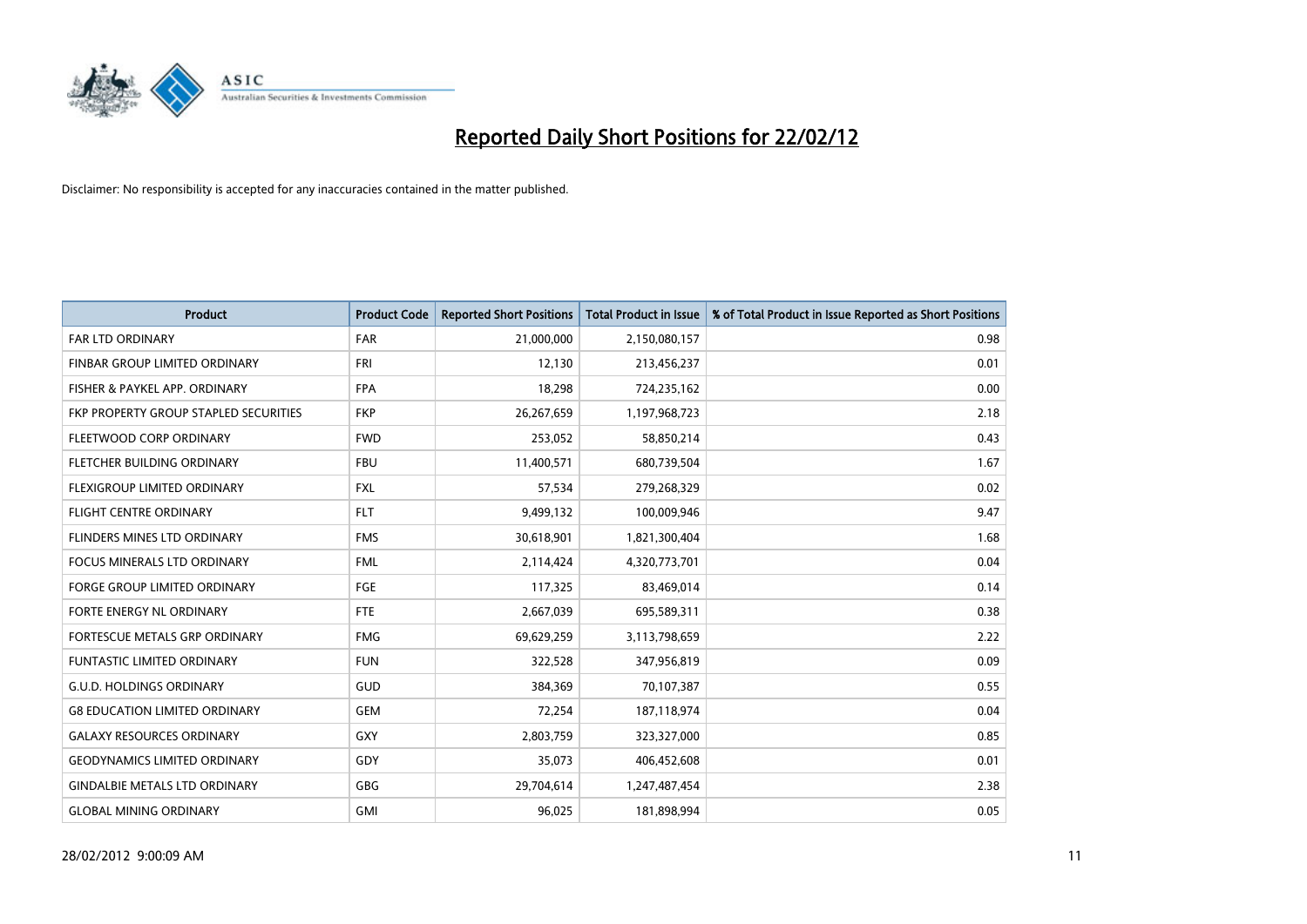

| <b>Product</b>                                   | <b>Product Code</b> | <b>Reported Short Positions</b> | <b>Total Product in Issue</b> | % of Total Product in Issue Reported as Short Positions |
|--------------------------------------------------|---------------------|---------------------------------|-------------------------------|---------------------------------------------------------|
| <b>GLOUCESTER COAL ORDINARY</b>                  | GCL                 | 783,674                         | 202,905,967                   | 0.38                                                    |
| <b>GME RESOURCES LTD ORDINARY</b>                | <b>GME</b>          | 800                             | 322,635,902                   | 0.00                                                    |
| <b>GOLD ROAD RES LTD ORDINARY</b>                | <b>GOR</b>          | 139,392                         | 389,950,665                   | 0.04                                                    |
| <b>GOLDEN WEST RESOURCE ORDINARY</b>             | <b>GWR</b>          | 1,617                           | 192,142,447                   | 0.00                                                    |
| <b>GOODMAN FIELDER, ORDINARY</b>                 | <b>GFF</b>          | 82,360,941                      | 1,955,559,207                 | 4.21                                                    |
| <b>GOODMAN GROUP STAPLED US PROHIBIT.</b>        | <b>GMG</b>          | 34,676,377                      | 7,699,816,741                 | 0.46                                                    |
| <b>GPT GROUP STAPLED SEC.</b>                    | <b>GPT</b>          | 17,378,590                      | 1,809,449,764                 | 0.95                                                    |
| <b>GRAINCORP LIMITED A CLASS ORDINARY</b>        | <b>GNC</b>          | 687,159                         | 198,318,900                   | 0.34                                                    |
| <b>GRANGE RESOURCES, ORDINARY</b>                | <b>GRR</b>          | 1,048,910                       | 1,154,359,727                 | 0.09                                                    |
| <b>GREENCAP LIMITED ORDINARY</b>                 | GCG                 | 1                               | 262,515,385                   | 0.00                                                    |
| <b>GREENLAND MIN EN LTD ORDINARY</b>             | GGG                 | 3,377,845                       | 416,390,488                   | 0.80                                                    |
| <b>GROWTHPOINT PROPERTY ORD/UNIT STAPLED SEC</b> | GOZ                 | 141,097                         | 291,904,374                   | 0.04                                                    |
| <b>GRYPHON MINERALS LTD ORDINARY</b>             | GRY                 | 1,761,732                       | 348,164,983                   | 0.50                                                    |
| <b>GUILDFORD COAL LTD ORDINARY</b>               | <b>GUF</b>          | 1,785,912                       | 239,649,486                   | 0.74                                                    |
| <b>GUINNESS PEAT GROUP. CDI 1:1</b>              | <b>GPG</b>          | 100,054                         | 282,370,983                   | 0.04                                                    |
| <b>GUIARAT NRE COAL LTD ORDINARY</b>             | <b>GNM</b>          | 60,000                          | 992,933,858                   | 0.01                                                    |
| <b>GUNNS LIMITED ORDINARY</b>                    | <b>GNS</b>          | 53,177,073                      | 848,401,559                   | 6.25                                                    |
| <b>GWA GROUP LTD ORDINARY</b>                    | <b>GWA</b>          | 12,557,112                      | 301,525,014                   | 4.18                                                    |
| <b>HARVEY NORMAN ORDINARY</b>                    | <b>HVN</b>          | 71,706,974                      | 1,062,316,784                 | 6.77                                                    |
| HASTIE GROUP LIMITED ORDINARY                    | <b>HST</b>          | 123,989                         | 137,353,504                   | 0.08                                                    |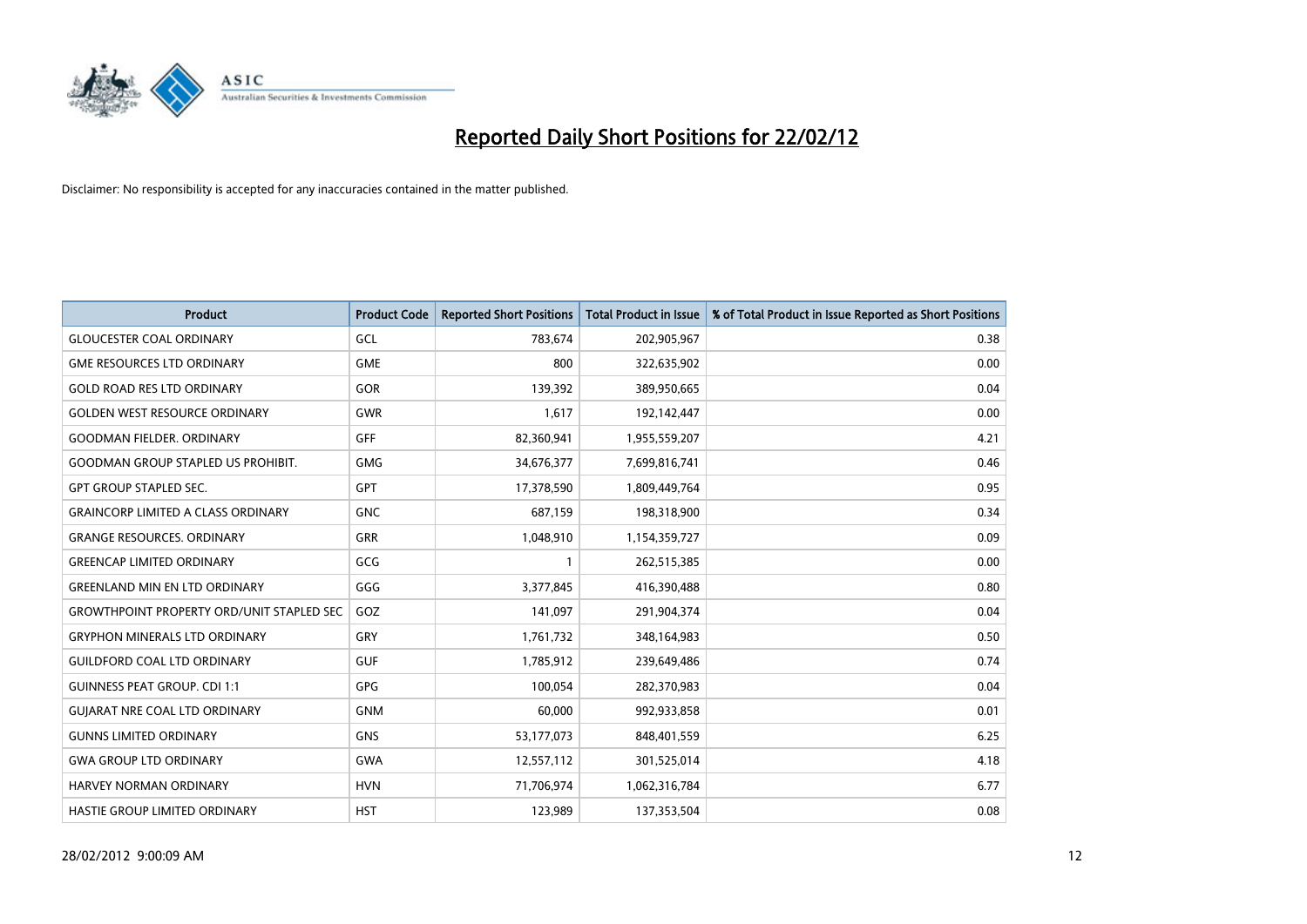

| <b>Product</b>                           | <b>Product Code</b> | <b>Reported Short Positions</b> | <b>Total Product in Issue</b> | % of Total Product in Issue Reported as Short Positions |
|------------------------------------------|---------------------|---------------------------------|-------------------------------|---------------------------------------------------------|
| HASTINGS DIVERSIFIED STAPLED SECURITY    | <b>HDF</b>          | 2,189,659                       | 530,001,072                   | 0.41                                                    |
| HEARTWARE INT INC CDI 35:1               | <b>HIN</b>          | 272,008                         | 43,772,855                    | 0.62                                                    |
| <b>HENDERSON GROUP CDI 1:1</b>           | <b>HGG</b>          | 18,324,376                      | 662,714,927                   | 2.75                                                    |
| HFA HOLDINGS LIMITED ORDINARY            | <b>HFA</b>          | 16,273                          | 117,332,831                   | 0.01                                                    |
| <b>HIGHLANDS PACIFIC ORDINARY</b>        | HIG                 | 2,597,111                       | 686,082,148                   | 0.38                                                    |
| HILLGROVE RES LTD ORDINARY               | <b>HGO</b>          | 7,934,915                       | 793,698,575                   | 1.00                                                    |
| HILLS HOLDINGS LTD ORDINARY              | <b>HIL</b>          | 3,604,075                       | 246,349,244                   | 1.45                                                    |
| HORIZON OIL LIMITED ORDINARY             | <b>HZN</b>          | 21,522,261                      | 1,130,811,515                 | 1.90                                                    |
| <b>IINET LIMITED ORDINARY</b>            | <b>IIN</b>          | 116,874                         | 160,968,847                   | 0.07                                                    |
| <b>ILUKA RESOURCES ORDINARY</b>          | ILU                 | 20,455,531                      | 418,700,517                   | 4.89                                                    |
| <b>IMDEX LIMITED ORDINARY</b>            | <b>IMD</b>          | 782,202                         | 205,055,435                   | 0.38                                                    |
| IMF (AUSTRALIA) LTD ORDINARY             | <b>IMF</b>          | 362,690                         | 123,828,193                   | 0.28                                                    |
| <b>IMX RESOURCES LTD ORDINARY</b>        | <b>IXR</b>          | 20,000                          | 262,612,803                   | 0.01                                                    |
| <b>INCITEC PIVOT ORDINARY</b>            | IPL                 | 6,817,762                       | 1,628,730,107                 | 0.41                                                    |
| <b>INDEPENDENCE GROUP ORDINARY</b>       | IGO                 | 7,194,094                       | 232,882,535                   | 3.09                                                    |
| <b>INDOPHIL RESOURCES ORDINARY</b>       | <b>IRN</b>          | 1,006,720                       | 1,203,146,194                 | 0.06                                                    |
| <b>INDUSTREA LIMITED ORDINARY</b>        | IDL                 | 964,630                         | 368,992,435                   | 0.25                                                    |
| <b>INFIGEN ENERGY STAPLED SECURITIES</b> | <b>IFN</b>          | 5,055,525                       | 762,265,972                   | 0.69                                                    |
| ING RE COM GROUP STAPLED SECURITIES      | ILF.                | 3,583                           | 441,029,194                   | 0.00                                                    |
| <b>INSURANCE AUSTRALIA ORDINARY</b>      | <b>IAG</b>          | 7,575,050                       | 2,079,034,021                 | 0.35                                                    |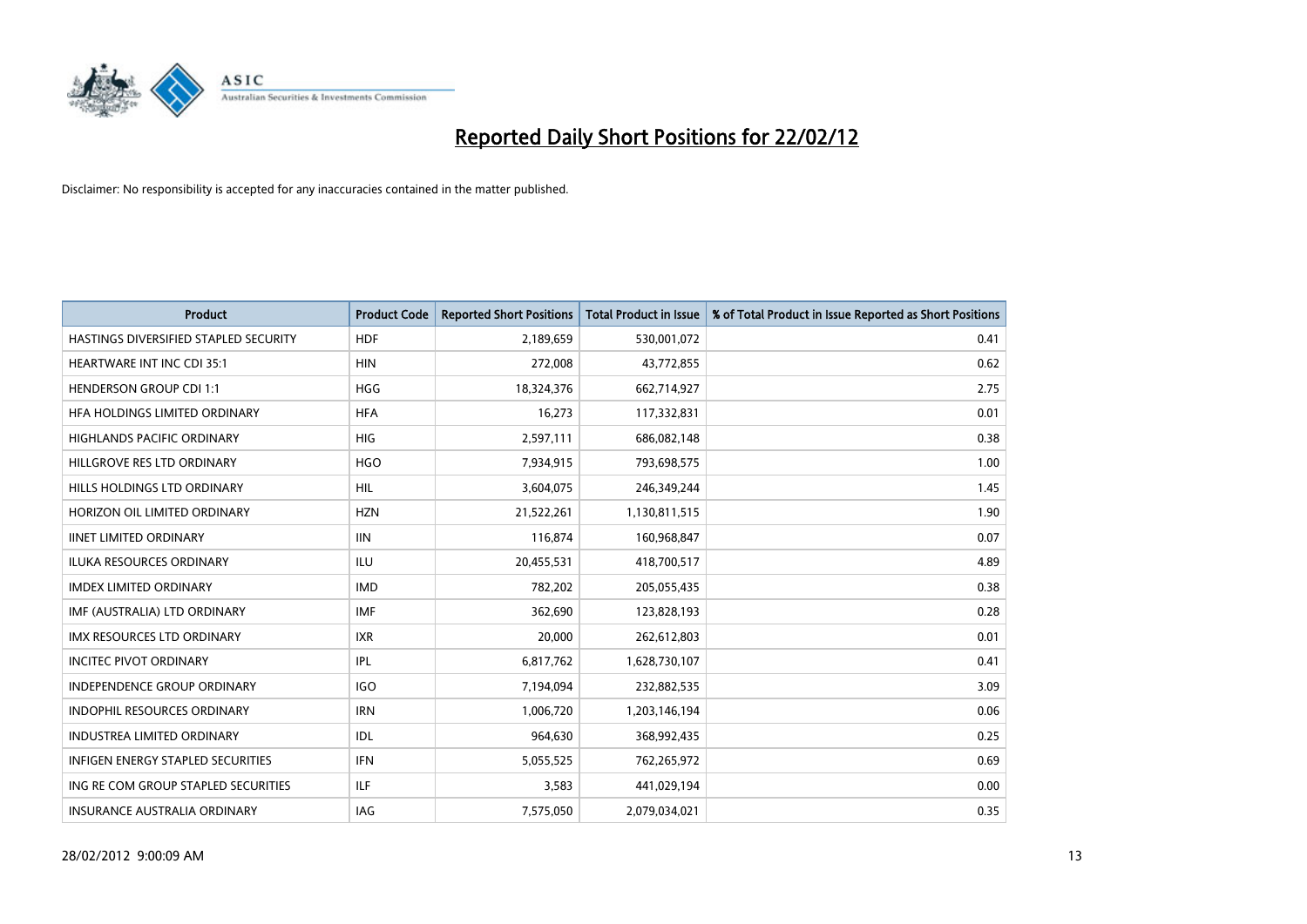

| <b>Product</b>                                | <b>Product Code</b> | <b>Reported Short Positions</b> | <b>Total Product in Issue</b> | % of Total Product in Issue Reported as Short Positions |
|-----------------------------------------------|---------------------|---------------------------------|-------------------------------|---------------------------------------------------------|
| INTEGRA MINING LTD, ORDINARY                  | <b>IGR</b>          | 7,286,520                       | 846,293,881                   | 0.85                                                    |
| <b>INTREPID MINES ORDINARY</b>                | <b>IAU</b>          | 4,076,658                       | 524,401,963                   | 0.79                                                    |
| <b>INVESTA OFFICE FUND STAPLED SECURITIES</b> | <b>IOF</b>          | 2,485,733                       | 2,657,463,999                 | 0.09                                                    |
| <b>INVOCARE LIMITED ORDINARY</b>              | <b>IVC</b>          | 1,995,030                       | 110,030,298                   | 1.80                                                    |
| ION LIMITED ORDINARY                          | <b>ION</b>          | 164,453                         | 256,365,105                   | 0.06                                                    |
| <b>IOOF HOLDINGS LTD ORDINARY</b>             | IFL                 | 835,305                         | 229,794,395                   | 0.36                                                    |
| <b>IRESS MARKET TECH. ORDINARY</b>            | <b>IRE</b>          | 1,865,174                       | 127,036,010                   | 1.47                                                    |
| <b>IRON ORE HOLDINGS ORDINARY</b>             | <b>IOH</b>          | 53,877                          | 166,137,005                   | 0.03                                                    |
| ISHARES MSCI AUS 200 ISHARES MSCI AUS 200     | IOZ                 | 67,346                          | 4,052,373                     | 1.66                                                    |
| ISHARES S&P 500 CDI 1:1                       | <b>IVV</b>          | 1,288                           | 116,350,000                   | 0.00                                                    |
| ISHARES S&P EU 350 CDI 1:1                    | IEU                 | 581                             | 50,800,000                    | 0.00                                                    |
| ISHARES S&P HIGH DIV ISHARES S&P HIGH DIV     | <b>IHD</b>          | 99,978                          | 2,703,027                     | 3.70                                                    |
| ISHARES SMALL ORDS ISHARES SMALL ORDS         | <b>ISO</b>          | 575,912                         | 5,403,165                     | 10.66                                                   |
| <b>IVANHOE AUSTRALIA ORDINARY</b>             | <b>IVA</b>          | 2,168,890                       | 552,385,295                   | 0.37                                                    |
| JAMES HARDIE INDUST CHESS DEPOSITARY INT      | <b>IHX</b>          | 15,909,784                      | 435,746,077                   | 3.62                                                    |
| <b>JAMESON RESOURCES ORDINARY</b>             | <b>JAL</b>          | 1,600,000                       | 154,783,676                   | 1.03                                                    |
| <b>JB HI-FI LIMITED ORDINARY</b>              | <b>JBH</b>          | 21,326,144                      | 98,840,643                    | 21.59                                                   |
| <b>JUPITER MINES ORDINARY</b>                 | <b>IMS</b>          | 10.000                          | 1,806,834,044                 | 0.00                                                    |
| <b>KAGARA LTD ORDINARY</b>                    | KZL                 | 15,086,622                      | 798,953,117                   | 1.88                                                    |
| KANGAROO RES LTD ORDINARY                     | <b>KRL</b>          | 2,435                           | 3,434,430,012                 | 0.00                                                    |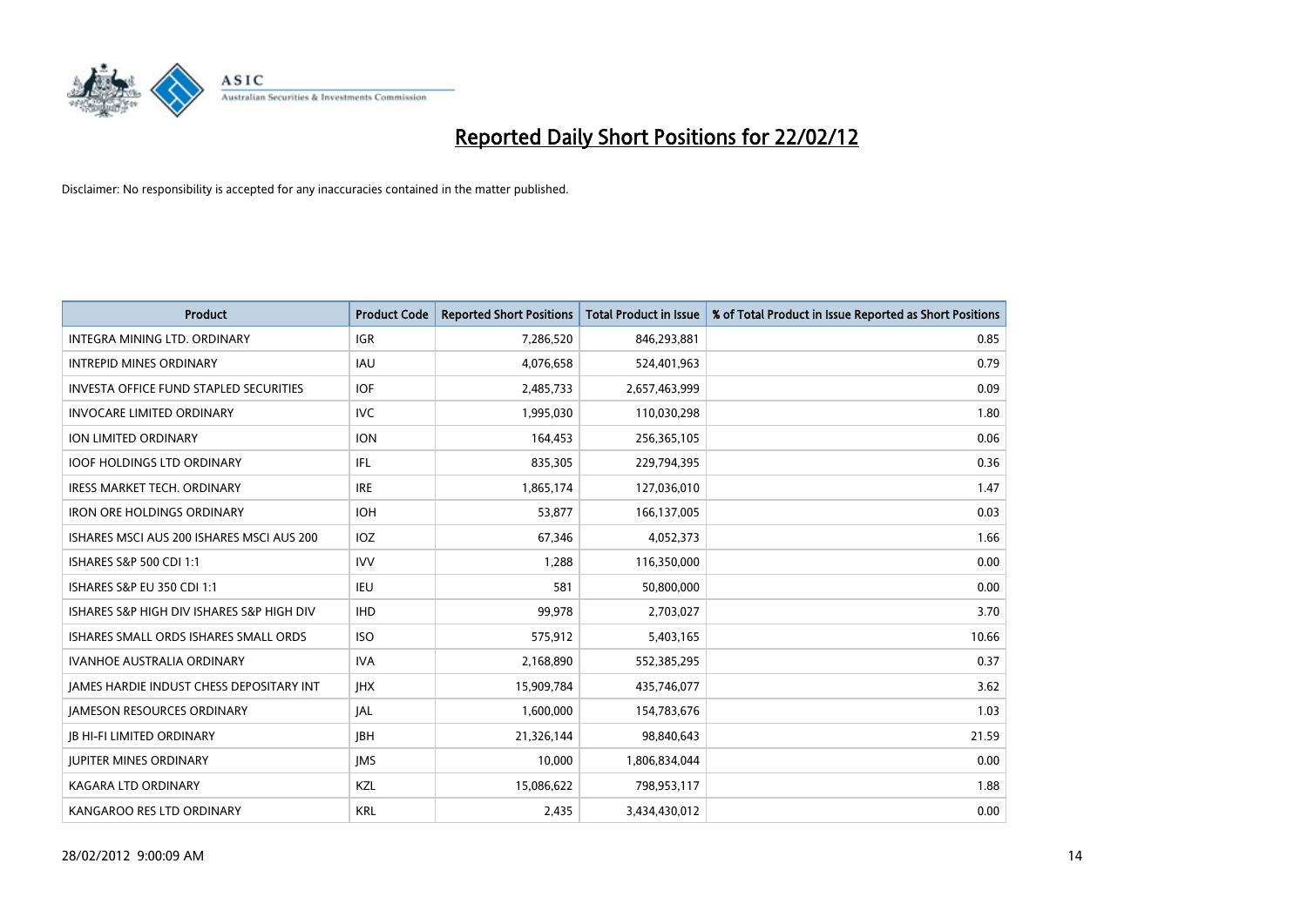

| <b>Product</b>                        | <b>Product Code</b> | <b>Reported Short Positions</b> | <b>Total Product in Issue</b> | % of Total Product in Issue Reported as Short Positions |
|---------------------------------------|---------------------|---------------------------------|-------------------------------|---------------------------------------------------------|
| KAROON GAS AUSTRALIA ORDINARY         | <b>KAR</b>          | 2,323,617                       | 221,420,769                   | 1.04                                                    |
| KATHMANDU HOLD LTD ORDINARY           | <b>KMD</b>          | 1,419,191                       | 200,000,000                   | 0.70                                                    |
| <b>KBL MINING LIMITED ORDINARY</b>    | <b>KBL</b>          | 1,820                           | 178,264,362                   | 0.00                                                    |
| <b>KEYBRIDGE CAPITAL ORDINARY</b>     | <b>KBC</b>          | 6,000                           | 172,070,564                   | 0.00                                                    |
| KINGSGATE CONSOLID, ORDINARY          | <b>KCN</b>          | 5,381,662                       | 140,956,241                   | 3.82                                                    |
| KINGSROSE MINING LTD ORDINARY         | <b>KRM</b>          | 128,113                         | 273,095,189                   | 0.04                                                    |
| LEIGHTON HOLDINGS ORDINARY            | LEI                 | 7,051,144                       | 337,087,596                   | 2.06                                                    |
| LEND LEASE GROUP UNIT/ORD STAPLED     | LLC                 | 1,442,917                       | 571,804,090                   | 0.25                                                    |
| LINC ENERGY LTD ORDINARY              | <b>LNC</b>          | 14,931,497                      | 504,487,631                   | 2.96                                                    |
| LIQUEFIED NATURAL ORDINARY            | <b>LNG</b>          | 294,830                         | 267,699,015                   | 0.11                                                    |
| LYNAS CORPORATION ORDINARY            | LYC.                | 154,984,333                     | 1,714,396,913                 | 9.04                                                    |
| M2 TELECOMMUNICATION ORDINARY         | <b>MTU</b>          | 312,354                         | 124,543,385                   | 0.24                                                    |
| <b>MACMAHON HOLDINGS ORDINARY</b>     | <b>MAH</b>          | 4,205,748                       | 738,631,705                   | 0.57                                                    |
| MACO ATLAS ROADS GRP ORDINARY STAPLED | <b>MOA</b>          | 14,173,187                      | 464,279,594                   | 3.05                                                    |
| MACQUARIE GROUP LTD ORDINARY          | <b>MQG</b>          | 7,661,953                       | 348,580,949                   | 2.17                                                    |
| MANHATTAN CORP LTD ORDINARY           | <b>MHC</b>          | 20,000                          | 93,330,398                    | 0.02                                                    |
| MANTLE MINING CORP. ORDINARY          | <b>MNM</b>          | 45,018                          | 231,694,127                   | 0.02                                                    |
| MARENGO MINING ORDINARY               | <b>MGO</b>          | 39,850                          | 1,002,399,863                 | 0.00                                                    |
| MATRIX C & E LTD ORDINARY             | <b>MCE</b>          | 837,297                         | 77,081,507                    | 1.10                                                    |
| MCMILLAN SHAKESPEARE ORDINARY         | <b>MMS</b>          | 398,303                         | 70,639,319                    | 0.55                                                    |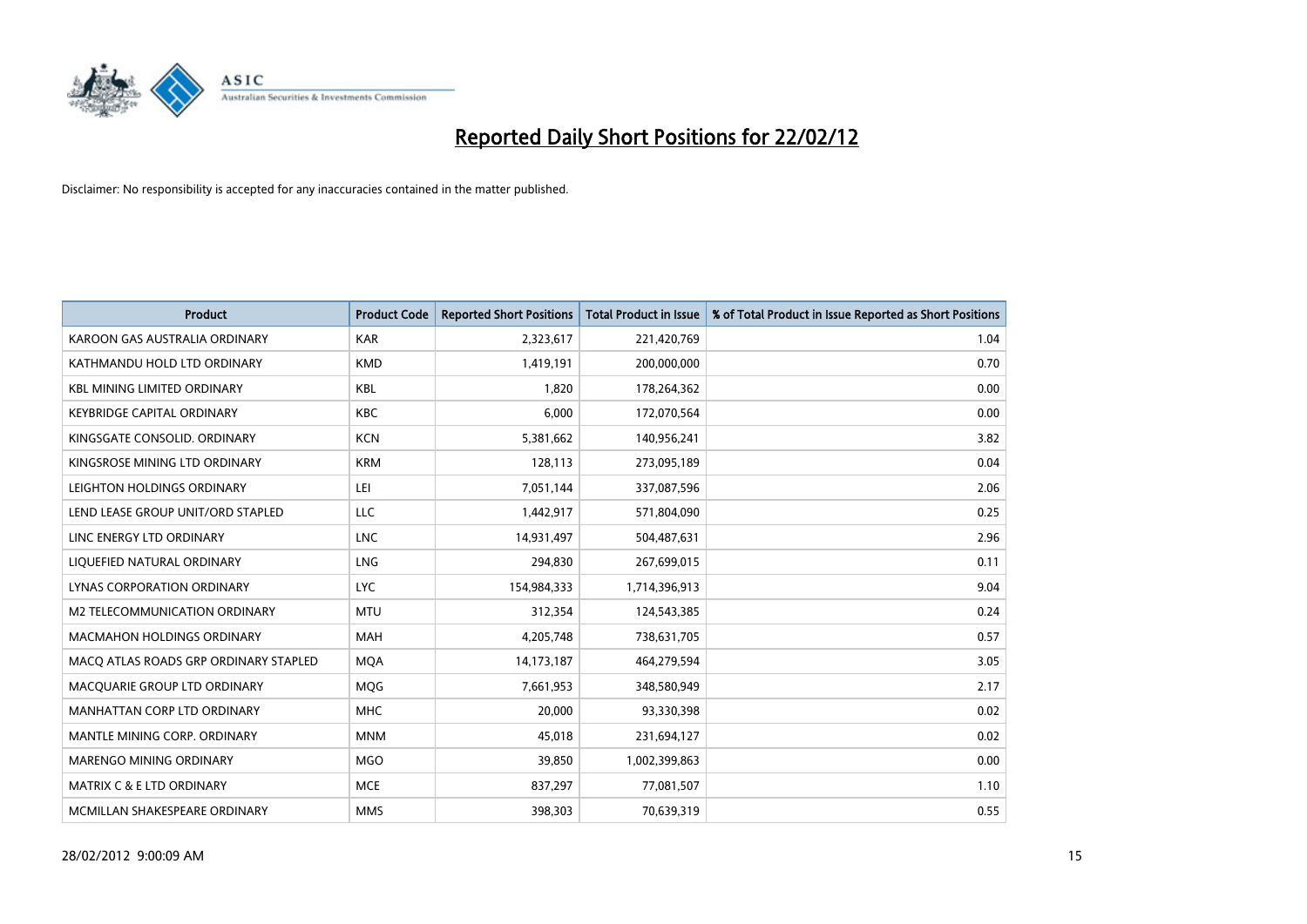

| <b>Product</b>                  | <b>Product Code</b> | <b>Reported Short Positions</b> | <b>Total Product in Issue</b> | % of Total Product in Issue Reported as Short Positions |
|---------------------------------|---------------------|---------------------------------|-------------------------------|---------------------------------------------------------|
| MCPHERSON'S LTD ORDINARY        | <b>MCP</b>          | 15,660                          | 72,401,758                    | 0.02                                                    |
| MEDUSA MINING LTD ORDINARY      | MML                 | 2,120,504                       | 188,903,911                   | 1.11                                                    |
| MELBOURNE IT LIMITED ORDINARY   | <b>MLB</b>          | 136,142                         | 81,352,178                    | 0.17                                                    |
| MEO AUSTRALIA LTD ORDINARY      | <b>MEO</b>          | 2,398,549                       | 539,913,260                   | 0.43                                                    |
| <b>MERMAID MARINE ORDINARY</b>  | <b>MRM</b>          | 327,965                         | 217,833,136                   | 0.14                                                    |
| MESOBLAST LIMITED ORDINARY      | <b>MSB</b>          | 7,384,762                       | 284,478,361                   | 2.63                                                    |
| METALS X LIMITED ORDINARY       | <b>MLX</b>          | 765,340                         | 1,322,554,004                 | 0.07                                                    |
| METCASH LIMITED ORDINARY        | <b>MTS</b>          | 31,038,282                      | 771,345,864                   | 4.00                                                    |
| METGASCO LIMITED ORDINARY       | <b>MEL</b>          | 353,715                         | 338,592,672                   | 0.10                                                    |
| METMINCO LIMITED ORDINARY       | <b>MNC</b>          | 2,391,322                       | 1,749,541,573                 | 0.13                                                    |
| MHM METALS LIMITED ORDINARY     | <b>MHM</b>          | 2,000                           | 104,098,935                   | 0.00                                                    |
| MICLYN EXP OFFSHR ORDINARY      | <b>MIO</b>          | 39,626                          | 278,515,705                   | 0.02                                                    |
| MINCOR RESOURCES NL ORDINARY    | <b>MCR</b>          | 1,535,261                       | 195,818,871                   | 0.77                                                    |
| MINERAL DEPOSITS ORDINARY       | <b>MDL</b>          | 183,427                         | 83,538,786                    | 0.21                                                    |
| MINERAL RESOURCES, ORDINARY     | <b>MIN</b>          | 774,965                         | 184,698,489                   | 0.41                                                    |
| MIRABELA NICKEL LTD ORDINARY    | <b>MBN</b>          | 10,720,255                      | 492,516,163                   | 2.19                                                    |
| MIRVAC GROUP STAPLED SECURITIES | <b>MGR</b>          | 5,062,536                       | 3,416,996,915                 | 0.15                                                    |
| MOLOPO ENERGY LTD ORDINARY      | <b>MPO</b>          | 1,388,463                       | 245,579,810                   | 0.56                                                    |
| MOLY MINES LIMITED ORDINARY     | <b>MOL</b>          | 49,219                          | 384,893,989                   | 0.01                                                    |
| MONADELPHOUS GROUP ORDINARY     | <b>MND</b>          | 1,576,406                       | 88,674,327                    | 1.77                                                    |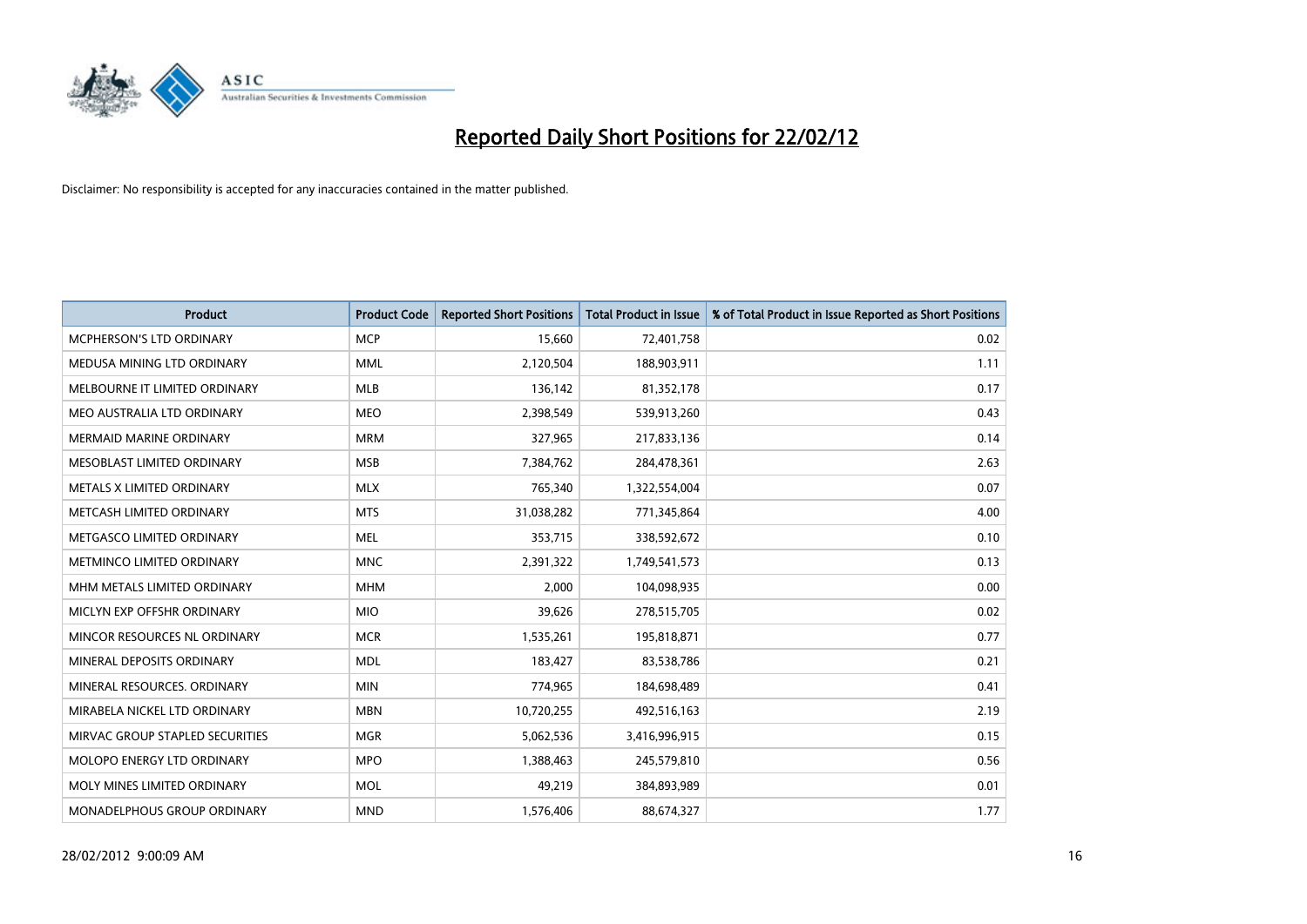

| <b>Product</b>                    | <b>Product Code</b> | <b>Reported Short Positions</b> | <b>Total Product in Issue</b> | % of Total Product in Issue Reported as Short Positions |
|-----------------------------------|---------------------|---------------------------------|-------------------------------|---------------------------------------------------------|
| MORTGAGE CHOICE LTD ORDINARY      | MOC                 | 2,266,032                       | 119,948,255                   | 1.89                                                    |
| <b>MOUNT GIBSON IRON ORDINARY</b> | <b>MGX</b>          | 6,877,077                       | 1,082,570,693                 | 0.62                                                    |
| MSF SUGAR LIMITED ORDINARY        | <b>MSF</b>          | 9,575                           | 69,248,422                    | 0.01                                                    |
| MULTIPLEX SITES SITES             | <b>MXUPA</b>        | 22                              | 4,500,000                     | 0.00                                                    |
| MURCHISON METALS LTD ORDINARY     | <b>MMX</b>          | 5,923,561                       | 444,447,777                   | 1.32                                                    |
| MYER HOLDINGS LTD ORDINARY        | <b>MYR</b>          | 63,316,091                      | 583,384,551                   | 10.84                                                   |
| <b>MYSTATE LIMITED ORDINARY</b>   | <b>MYS</b>          | 1,400                           | 86,963,862                    | 0.00                                                    |
| NATIONAL AUST. BANK ORDINARY      | <b>NAB</b>          | 13,554,402                      | 2,238,777,689                 | 0.60                                                    |
| NATURAL FUEL LIMITED ORDINARY     | <b>NFL</b>          | 1                               | 1,121,912                     | 0.00                                                    |
| NAVIGATOR RESOURCES ORDINARY      | <b>NAV</b>          | 500                             | 2,222,216,576                 | 0.00                                                    |
| NAVITAS LIMITED ORDINARY          | <b>NVT</b>          | 6,935,981                       | 375,318,628                   | 1.83                                                    |
| NEPTUNE MARINE ORDINARY           | <b>NMS</b>          | 182,253                         | 1,748,545,632                 | 0.01                                                    |
| NEW HOPE CORPORATION ORDINARY     | <b>NHC</b>          | 84,073                          | 830,411,534                   | 0.01                                                    |
| NEWCREST MINING ORDINARY          | <b>NCM</b>          | 4,329,453                       | 764,960,000                   | 0.54                                                    |
| NEWS CORP A NON-VOTING CDI        | <b>NWSLV</b>        | 1,510,781                       | 1,672,364,257                 | 0.08                                                    |
| NEWS CORP B VOTING CDI            | <b>NWS</b>          | 2,892,282                       | 798,520,953                   | 0.36                                                    |
| NEXBIS LIMITED ORDINARY           | <b>NBS</b>          | 63,733                          | 798,356,704                   | 0.01                                                    |
| NEXTDC LIMITED ORDINARY           | <b>NXT</b>          | 7,089                           | 123,533,558                   | 0.01                                                    |
| NEXUS ENERGY LIMITED ORDINARY     | <b>NXS</b>          | 4,458,745                       | 1,326,821,159                 | 0.32                                                    |
| NIB HOLDINGS LIMITED ORDINARY     | <b>NHF</b>          | 122,005                         | 466,502,955                   | 0.02                                                    |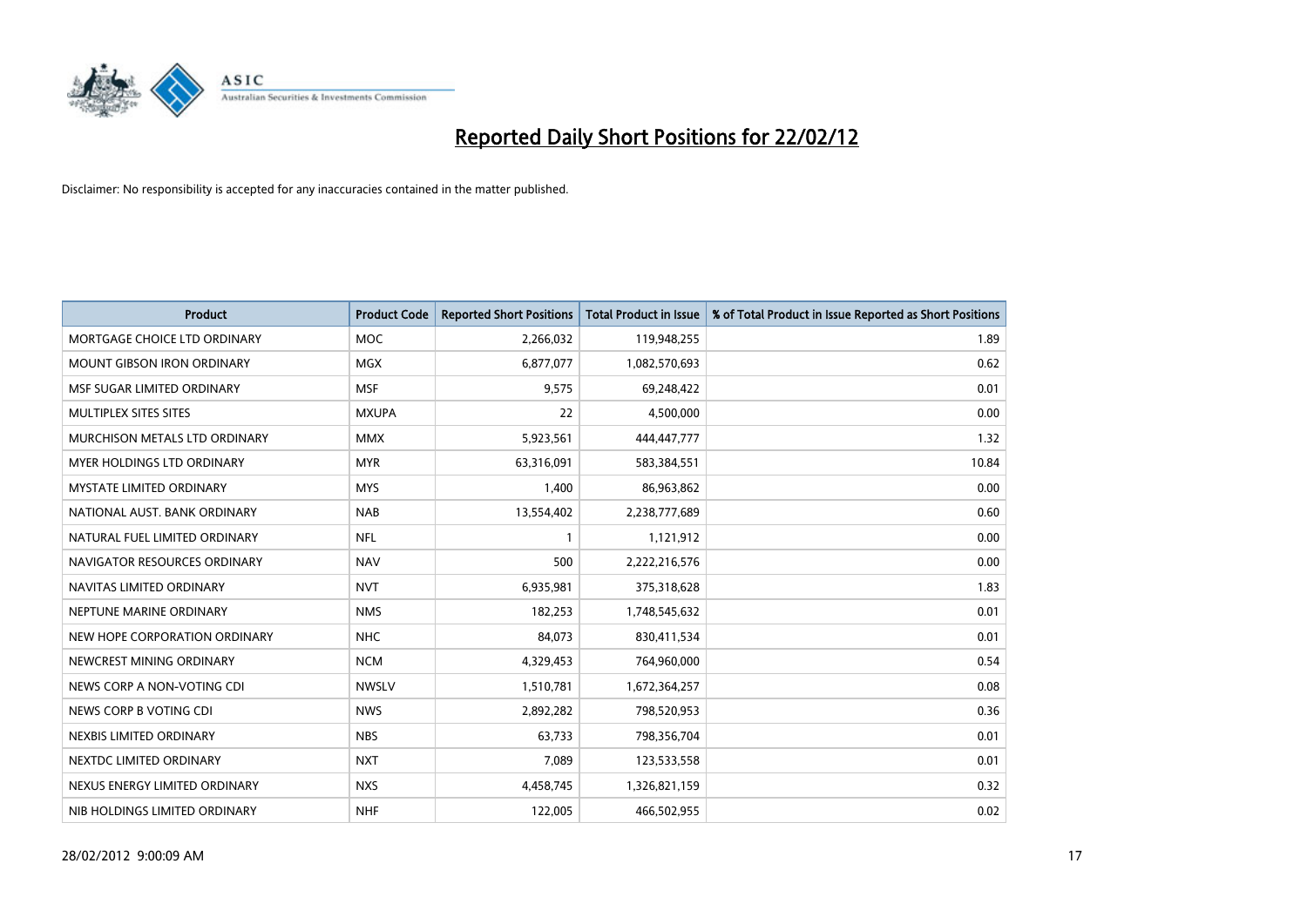

| <b>Product</b>                        | <b>Product Code</b> | <b>Reported Short Positions</b> | <b>Total Product in Issue</b> | % of Total Product in Issue Reported as Short Positions |
|---------------------------------------|---------------------|---------------------------------|-------------------------------|---------------------------------------------------------|
| NIDO PETROLEUM ORDINARY               | <b>NDO</b>          | 78,564                          | 1,389,163,151                 | 0.01                                                    |
| NKWE PLATINUM 10C US COMMON           | <b>NKP</b>          | 5,190                           | 559,651,184                   | 0.00                                                    |
| NOBLE MINERAL RES ORDINARY            | <b>NMG</b>          | 2,766,621                       | 529,620,653                   | 0.53                                                    |
| NORTHERN IRON LTD ORDINARY            | <b>NFE</b>          | 908,228                         | 369,980,113                   | 0.23                                                    |
| NORTHERN STAR ORDINARY                | <b>NST</b>          | 533,638                         | 352,170,706                   | 0.15                                                    |
| NRW HOLDINGS LIMITED ORDINARY         | <b>NWH</b>          | 295,190                         | 278,888,011                   | 0.10                                                    |
| NUFARM LIMITED ORDINARY               | <b>NUF</b>          | 4,030,903                       | 262,018,057                   | 1.55                                                    |
| OAKTON LIMITED ORDINARY               | <b>OKN</b>          | 890,410                         | 93,800,235                    | 0.95                                                    |
| OCEANAGOLD CORP. CHESS DEPOSITARY INT | OGC                 | 910,318                         | 262,741,602                   | 0.34                                                    |
| OCEANIA CAPITAL LTD ORDINARY          | <b>OCP</b>          | 2,500                           | 25,677,757                    | 0.01                                                    |
| OIL SEARCH LTD ORDINARY               | OSH                 | 8,344,956                       | 1,325,155,171                 | 0.62                                                    |
| OM HOLDINGS LIMITED ORDINARY          | OMH                 | 5,705,594                       | 504,105,150                   | 1.14                                                    |
| ONESTEEL LIMITED ORDINARY             | OST                 | 79,622,802                      | 1,342,393,583                 | 5.92                                                    |
| ORICA LIMITED ORDINARY                | ORI                 | 4,832,306                       | 365,007,037                   | 1.32                                                    |
| ORIGIN ENERGY ORDINARY                | <b>ORG</b>          | 3,794,887                       | 1,086,171,696                 | 0.35                                                    |
| OROCOBRE LIMITED ORDINARY             | <b>ORE</b>          | 75,562                          | 103,195,029                   | 0.07                                                    |
| OROTONGROUP LIMITED ORDINARY          | ORL                 | 85,935                          | 40,880,902                    | 0.21                                                    |
| OTTO ENERGY LIMITED ORDINARY          | <b>OEL</b>          | 109,204                         | 1,138,290,071                 | 0.01                                                    |
| OZ MINERALS ORDINARY                  | OZL                 | 9,097,148                       | 314,821,850                   | 2.87                                                    |
| PACIFIC BRANDS ORDINARY               | <b>PBG</b>          | 6,958,340                       | 912,915,695                   | 0.76                                                    |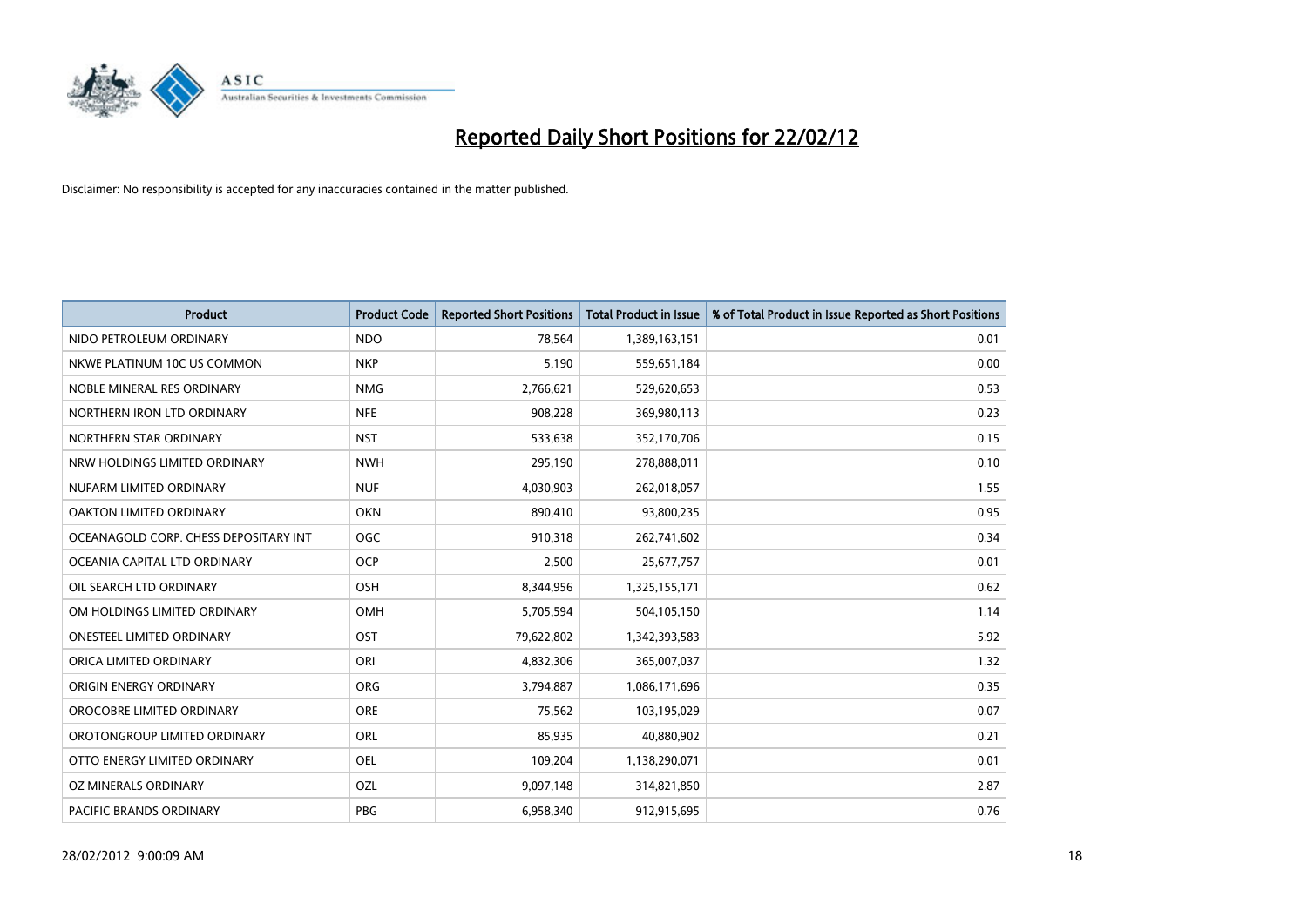

| <b>Product</b>                | <b>Product Code</b> | <b>Reported Short Positions</b> | <b>Total Product in Issue</b> | % of Total Product in Issue Reported as Short Positions |
|-------------------------------|---------------------|---------------------------------|-------------------------------|---------------------------------------------------------|
| PALADIN ENERGY LTD ORDINARY   | <b>PDN</b>          | 32,801,510                      | 835,645,290                   | 3.94                                                    |
| PANAUST LIMITED ORDINARY      | <b>PNA</b>          | 11,655,427                      | 596,859,292                   | 1.95                                                    |
| PANORAMIC RESOURCES ORDINARY  | PAN                 | 1,256,636                       | 207,050,710                   | 0.61                                                    |
| PAPERLINX LIMITED ORDINARY    | <b>PPX</b>          | 10,203,349                      | 609,280,761                   | 1.68                                                    |
| PAPILLON RES LTD ORDINARY     | PIR                 | 160,097                         | 237,863,710                   | 0.07                                                    |
| PATTIES FOODS LTD ORDINARY    | PFL                 | $\mathbf{1}$                    | 138,989,223                   | 0.00                                                    |
| PEET LIMITED ORDINARY         | <b>PPC</b>          | 55,166                          | 320,170,604                   | 0.02                                                    |
| PENINSULA ENERGY LTD ORDINARY | <b>PEN</b>          | 7,044,622                       | 2,136,325,262                 | 0.33                                                    |
| PERILYA LIMITED ORDINARY      | PEM                 | 107,167                         | 769,316,426                   | 0.01                                                    |
| PERPETUAL LIMITED ORDINARY    | <b>PPT</b>          | 2,281,454                       | 41,980,678                    | 5.44                                                    |
| PERSEUS MINING LTD ORDINARY   | PRU                 | 4,736,285                       | 457,502,088                   | 1.03                                                    |
| PETSEC ENERGY ORDINARY        | <b>PSA</b>          | 223,332                         | 235,283,622                   | 0.09                                                    |
| PHARMAXIS LTD ORDINARY        | <b>PXS</b>          | 2,151,071                       | 305,890,989                   | 0.70                                                    |
| PHOTON GROUP LTD ORDINARY     | PGA                 | 250,510                         | 1,540,886,866                 | 0.02                                                    |
| PLATINUM ASSET ORDINARY       | <b>PTM</b>          | 6,167,413                       | 561,347,878                   | 1.09                                                    |
| PLATINUM AUSTRALIA ORDINARY   | <b>PLA</b>          | 1,360,765                       | 498,718,043                   | 0.27                                                    |
| PLATINUM CAPITAL LTD ORDINARY | <b>PMC</b>          | $\mathbf{1}$                    | 165,756,878                   | 0.00                                                    |
| PMI GOLD CORP CDI 1:1         | <b>PVM</b>          | 8,512                           | 56,771,872                    | 0.01                                                    |
| PMP LIMITED ORDINARY          | <b>PMP</b>          | 29,265                          | 326,543,596                   | 0.01                                                    |
| PORT BOUVARD LIMITED ORDINARY | PBD                 | 6,754                           | 593,868,295                   | 0.00                                                    |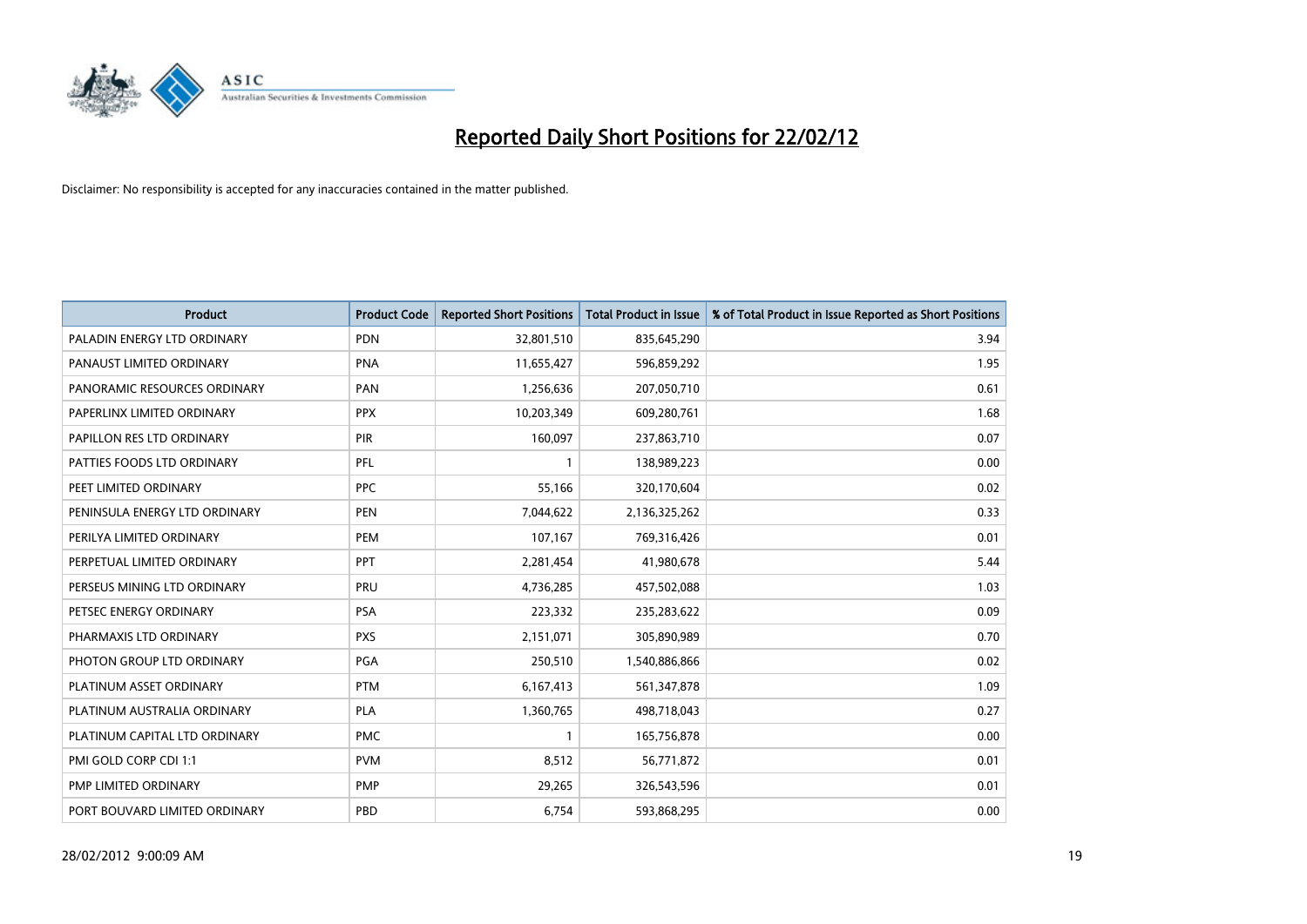

| <b>Product</b>                      | <b>Product Code</b> | <b>Reported Short Positions</b> | <b>Total Product in Issue</b> | % of Total Product in Issue Reported as Short Positions |
|-------------------------------------|---------------------|---------------------------------|-------------------------------|---------------------------------------------------------|
| PREMIER INVESTMENTS ORDINARY        | <b>PMV</b>          | 594,626                         | 155,062,831                   | 0.37                                                    |
| PRIMA BIOMED LTD ORDINARY           | <b>PRR</b>          | 5,953,442                       | 1,064,563,388                 | 0.56                                                    |
| PRIMARY HEALTH CARE ORDINARY        | <b>PRY</b>          | 10,682,912                      | 500,386,679                   | 2.13                                                    |
| PRIME MEDIA GRP LTD ORDINARY        | <b>PRT</b>          | 2                               | 366,330,303                   | 0.00                                                    |
| PRIMEAG AUSTRALIA ORDINARY          | PAG                 | 18,797                          | 266,394,444                   | 0.01                                                    |
| PROGEN PHARMACEUTIC ORDINARY        | PGL                 | 151,596                         | 24,709,097                    | 0.61                                                    |
| PROGRAMMED ORDINARY                 | <b>PRG</b>          | 529,125                         | 118,173,778                   | 0.43                                                    |
| PSIVIDA CORP CDI 1:1                | <b>PVA</b>          | 6,878                           | 8,961,741                     | 0.08                                                    |
| <b>QANTAS AIRWAYS ORDINARY</b>      | QAN                 | 34,333,604                      | 2,265,123,620                 | 1.52                                                    |
| OBE INSURANCE GROUP ORDINARY        | <b>OBE</b>          | 19,897,355                      | 1,115,545,692                 | 1.76                                                    |
| QR NATIONAL LIMITED ORDINARY        | <b>ORN</b>          | 21,750,686                      | 2,440,000,000                 | 0.90                                                    |
| ORXPHARMA LTD ORDINARY              | QRX                 | 617,765                         | 144,431,648                   | 0.42                                                    |
| <b>QUBE LOGISTICS HLDG ORDINARY</b> | <b>QUB</b>          | 4,236,090                       | 889,404,644                   | 0.47                                                    |
| RAMELIUS RESOURCES ORDINARY         | <b>RMS</b>          | 790,382                         | 335,775,519                   | 0.24                                                    |
| RAMSAY HEALTH CARE ORDINARY         | <b>RHC</b>          | 1,696,111                       | 202,081,252                   | 0.80                                                    |
| <b>RCR TOMLINSON ORDINARY</b>       | <b>RCR</b>          | 82,664                          | 133,525,516                   | 0.06                                                    |
| <b>REA GROUP ORDINARY</b>           | <b>REA</b>          | 499,240                         | 131,714,699                   | 0.37                                                    |
| RECKON LIMITED ORDINARY             | <b>RKN</b>          | 807,312                         | 132,839,672                   | 0.61                                                    |
| <b>RED 5 LIMITED ORDINARY</b>       | <b>RED</b>          | 81,893                          | 128,412,536                   | 0.07                                                    |
| RED FORK ENERGY ORDINARY            | <b>RFE</b>          | 81,935                          | 310,229,853                   | 0.02                                                    |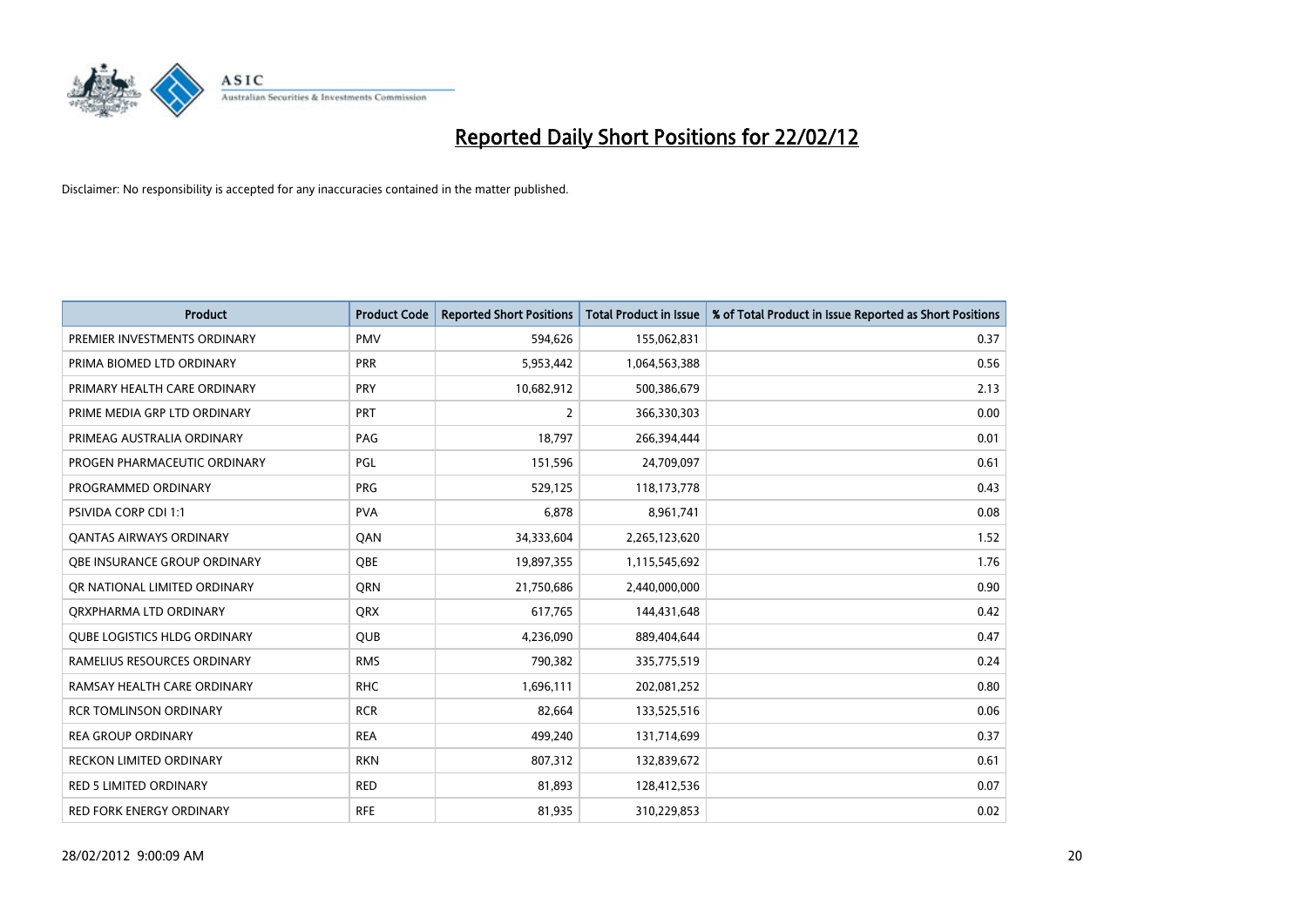

| Product                             | <b>Product Code</b> | <b>Reported Short Positions</b> | <b>Total Product in Issue</b> | % of Total Product in Issue Reported as Short Positions |
|-------------------------------------|---------------------|---------------------------------|-------------------------------|---------------------------------------------------------|
| REDBANK ENERGY LTD ORDINARY         | <b>AEI</b>          | 19                              | 786,287                       | 0.00                                                    |
| REED RESOURCES LTD ORDINARY         | <b>RDR</b>          | 268,204                         | 264,742,501                   | 0.10                                                    |
| REGIS RESOURCES ORDINARY            | <b>RRL</b>          | 2,273,185                       | 439,105,092                   | 0.48                                                    |
| RESMED INC CDI 10:1                 | <b>RMD</b>          | 7,706,224                       | 1,556,242,300                 | 0.49                                                    |
| <b>RESOLUTE MINING ORDINARY</b>     | <b>RSG</b>          | 2,002,875                       | 655,620,461                   | 0.30                                                    |
| RESOURCE AND INVEST. ORDINARY       | <b>RNI</b>          | 250,000                         | 124,984,308                   | 0.20                                                    |
| <b>RESOURCE GENERATION ORDINARY</b> | <b>RES</b>          | 153,672                         | 262,895,652                   | 0.06                                                    |
| RETAIL FOOD GROUP ORDINARY          | <b>RFG</b>          | 40                              | 108,229,282                   | 0.00                                                    |
| REVERSE CORP LIMITED ORDINARY       | <b>REF</b>          | 26,041                          | 92,382,175                    | 0.03                                                    |
| REX MINERALS LIMITED ORDINARY       | <b>RXM</b>          | 907,347                         | 153,635,519                   | 0.59                                                    |
| <b>RHG LIMITED ORDINARY</b>         | <b>RHG</b>          | 36,211                          | 308,483,177                   | 0.01                                                    |
| <b>RIALTO ENERGY ORDINARY</b>       | <b>RIA</b>          | 21,408,161                      | 431,256,264                   | 4.96                                                    |
| RIO TINTO LIMITED ORDINARY          | <b>RIO</b>          | 20,953,867                      | 435,758,720                   | 4.78                                                    |
| RIVERCITY MOTORWAY STAPLED          | <b>RCY</b>          | 132,000                         | 957,010,115                   | 0.01                                                    |
| ROC OIL COMPANY ORDINARY            | <b>ROC</b>          | 1,737,621                       | 682,506,352                   | 0.26                                                    |
| ROYAL WOLF HOLDINGS ORDINARY        | <b>RWH</b>          | 60,000                          | 100,387,052                   | 0.06                                                    |
| SAI GLOBAL LIMITED ORDINARY         | SAI                 | 2,932,119                       | 202,387,226                   | 1.45                                                    |
| SALMAT LIMITED ORDINARY             | <b>SLM</b>          | 442,159                         | 159,802,174                   | 0.27                                                    |
| SAMSON OIL & GAS LTD ORDINARY       | SSN                 | 2,191,462                       | 1,751,362,420                 | 0.12                                                    |
| SANDFIRE RESOURCES ORDINARY         | <b>SFR</b>          | 1,797,661                       | 151,063,635                   | 1.18                                                    |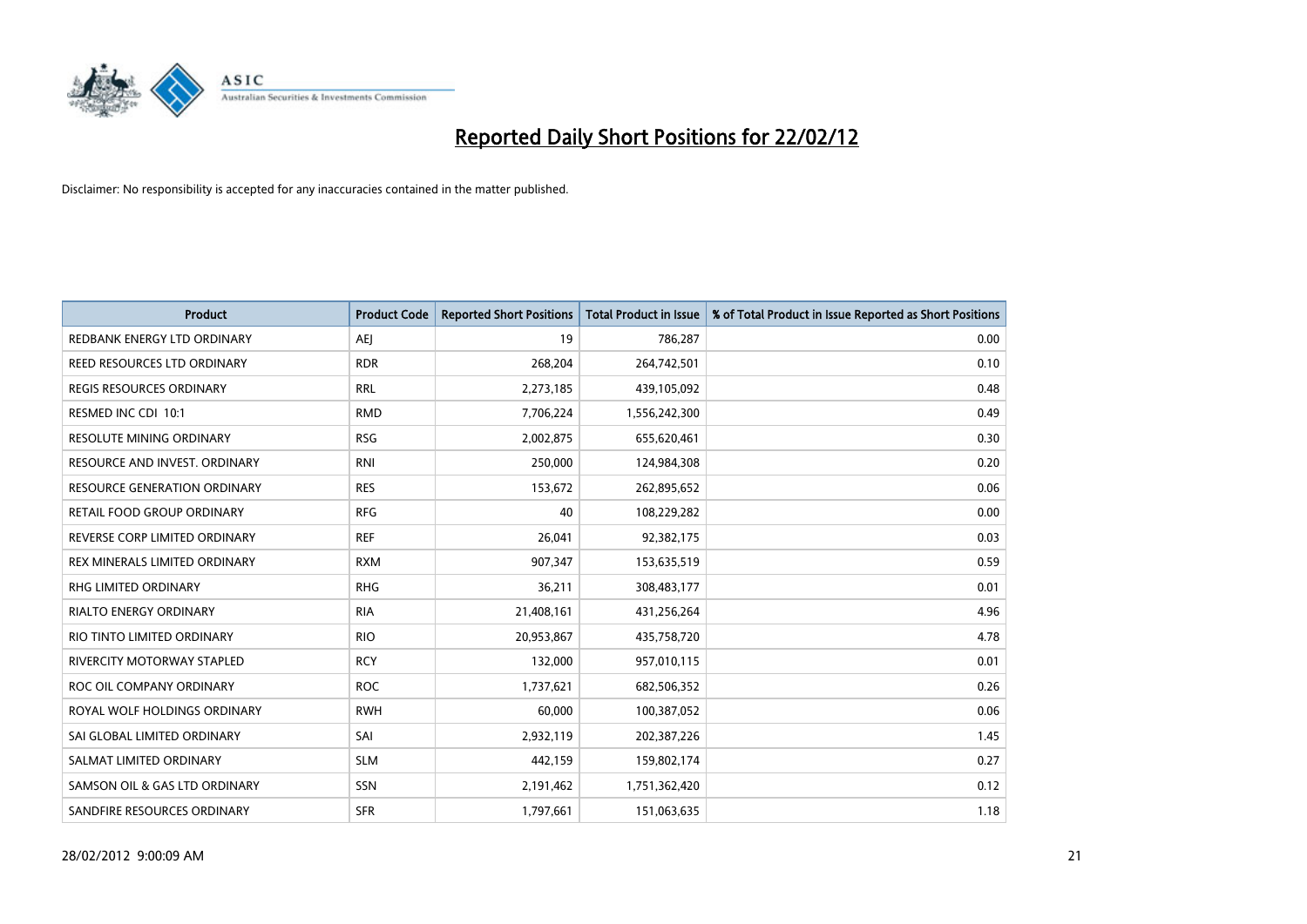

| <b>Product</b>                           | <b>Product Code</b> | <b>Reported Short Positions</b> | <b>Total Product in Issue</b> | % of Total Product in Issue Reported as Short Positions |
|------------------------------------------|---------------------|---------------------------------|-------------------------------|---------------------------------------------------------|
| <b>SANTOS LTD ORDINARY</b>               | <b>STO</b>          | 14,520,978                      | 942,487,805                   | 1.53                                                    |
| SARACEN MINERAL ORDINARY                 | <b>SAR</b>          | 171,365                         | 593,993,240                   | 0.03                                                    |
| SEDGMAN LIMITED ORDINARY                 | <b>SDM</b>          | 231,243                         | 212,215,619                   | 0.11                                                    |
| SEEK LIMITED ORDINARY                    | <b>SEK</b>          | 21,539,526                      | 337,101,307                   | 6.38                                                    |
| SELECT HARVESTS ORDINARY                 | SHV                 | 52,598                          | 56,392,664                    | 0.09                                                    |
| SENETAS CORPORATION ORDINARY             | <b>SEN</b>          | 756,999                         | 463,105,195                   | 0.16                                                    |
| SENEX ENERGY LIMITED ORDINARY            | <b>SXY</b>          | 583,284                         | 923,797,416                   | 0.06                                                    |
| SERVCORP LIMITED ORDINARY                | SRV                 | 26,183                          | 98,440,807                    | 0.03                                                    |
| SERVICE STREAM ORDINARY                  | <b>SSM</b>          | 329,059                         | 283,418,867                   | 0.12                                                    |
| SEVEN GROUP HOLDINGS ORDINARY            | <b>SVW</b>          | 856,515                         | 306,410,281                   | 0.27                                                    |
| SEVEN WEST MEDIA LTD ORDINARY            | SWM                 | 7,923,234                       | 645,719,542                   | 1.23                                                    |
| SIGMA PHARMACEUTICAL ORDINARY            | <b>SIP</b>          | 13,691,143                      | 1,178,626,572                 | 1.17                                                    |
| SIHAYO GOLD LIMITED ORDINARY             | <b>SIH</b>          | 43,006                          | 703,711,146                   | 0.01                                                    |
| SILEX SYSTEMS ORDINARY                   | <b>SLX</b>          | 588,164                         | 170,133,997                   | 0.35                                                    |
| SILVER LAKE RESOURCE ORDINARY            | <b>SLR</b>          | 538,453                         | 220,264,064                   | 0.24                                                    |
| SIMS METAL MGMT LTD ORDINARY             | SGM                 | 5,831,365                       | 205,851,182                   | 2.82                                                    |
| SINGAPORE TELECOMM. CHESS DEPOSITARY INT | SGT                 | 9,041,340                       | 183,608,625                   | 4.91                                                    |
| SIRIUS RESOURCES NL ORDINARY             | <b>SIR</b>          | 82,500                          | 150,934,586                   | 0.05                                                    |
| SIRTEX MEDICAL ORDINARY                  | <b>SRX</b>          | 27,050                          | 55,768,136                    | 0.05                                                    |
| SKILLED GROUP LTD ORDINARY               | <b>SKE</b>          | 185,516                         | 233,487,276                   | 0.08                                                    |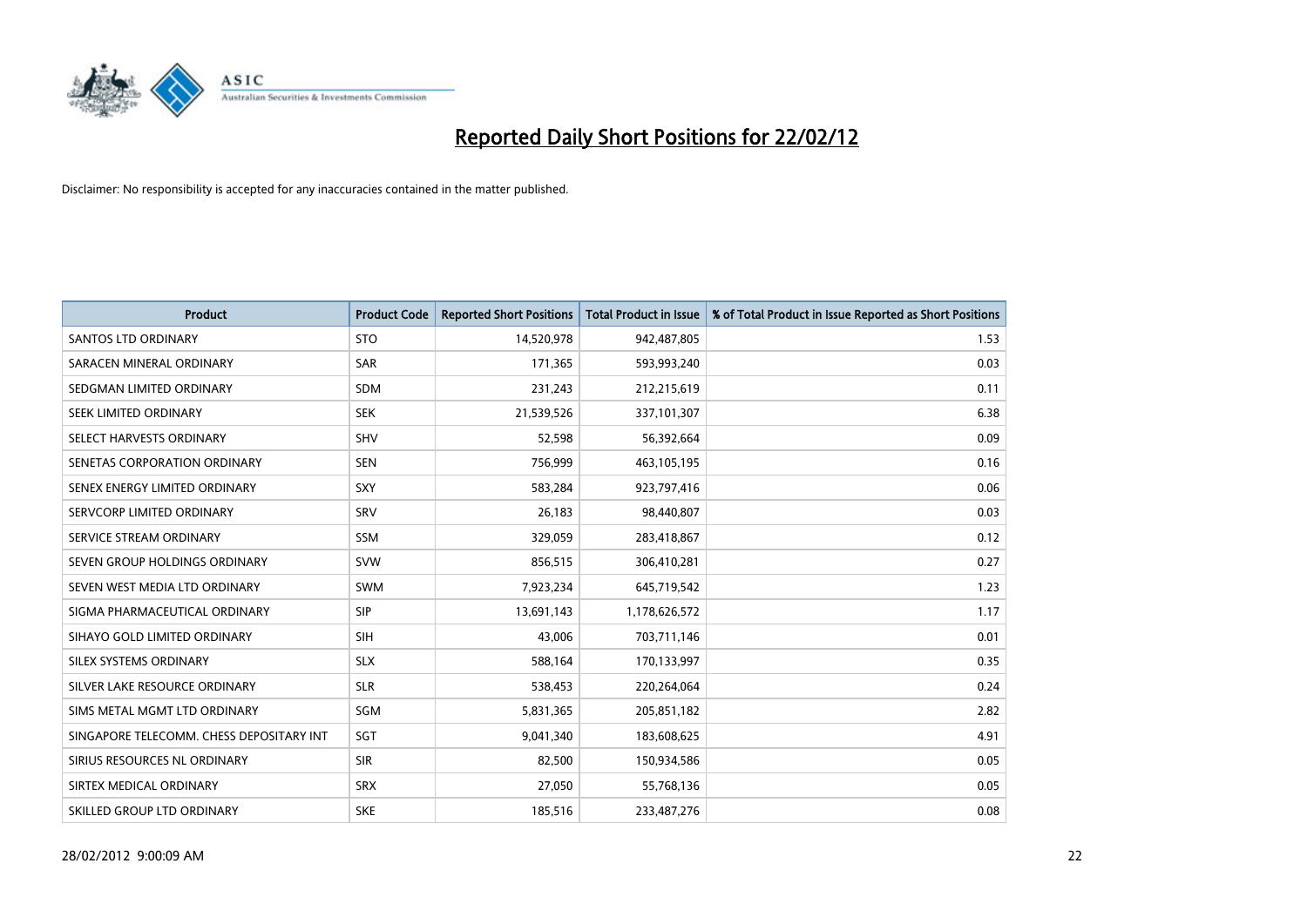

| <b>Product</b>                           | <b>Product Code</b> | <b>Reported Short Positions</b> | <b>Total Product in Issue</b> | % of Total Product in Issue Reported as Short Positions |
|------------------------------------------|---------------------|---------------------------------|-------------------------------|---------------------------------------------------------|
| SKY CITY ENTERTAIN, ORDINARY             | <b>SKC</b>          | 1,937                           | 576,958,340                   | 0.00                                                    |
| SMS MANAGEMENT, ORDINARY                 | <b>SMX</b>          | 639,492                         | 68,290,180                    | 0.92                                                    |
| SONIC HEALTHCARE ORDINARY                | <b>SHL</b>          | 7,132,359                       | 389,969,875                   | 1.82                                                    |
| SOUL PATTINSON (W.H) ORDINARY            | SOL                 | 3,365                           | 239,395,320                   | 0.00                                                    |
| SOUTH BOULDER MINES ORDINARY             | <b>STB</b>          | 128,532                         | 116,082,826                   | 0.10                                                    |
| SP AUSNET STAPLED SECURITIES             | <b>SPN</b>          | 2,618,219                       | 2,896,219,682                 | 0.09                                                    |
| SPARK INFRASTRUCTURE STAPLED NOTE & UNIT | SKI                 | 21,818,168                      | 1,326,734,264                 | 1.64                                                    |
| SPDR 200 FUND ETF UNITS                  | <b>STW</b>          | 8                               | 51,538,531                    | 0.00                                                    |
| SPECIALTY FASHION ORDINARY               | <b>SFH</b>          | 1,593,919                       | 192,086,121                   | 0.83                                                    |
| SPOTLESS GROUP LTD ORDINARY              | <b>SPT</b>          | 872,563                         | 265,454,407                   | 0.33                                                    |
| ST BARBARA LIMITED ORDINARY              | <b>SBM</b>          | 4,422,776                       | 325,615,389                   | 1.35                                                    |
| STANMORE COAL LTD ORDINARY               | <b>SMR</b>          | 17,231                          | 159,973,418                   | 0.01                                                    |
| STARPHARMA HOLDINGS ORDINARY             | SPL                 | 2,176,469                       | 280,732,451                   | 0.76                                                    |
| STH AMERICAN COR LTD ORDINARY            | SAY                 | 9,200                           | 257,785,604                   | 0.00                                                    |
| STHN CROSS MEDIA ORDINARY                | <b>SXL</b>          | 2,980,792                       | 705,766,444                   | 0.44                                                    |
| STOCKLAND UNITS/ORD STAPLED              | <b>SGP</b>          | 21,630,527                      | 2,316,449,153                 | 0.91                                                    |
| STRAITS RES LTD. ORDINARY                | <b>SRQ</b>          | 880,794                         | 373,496,141                   | 0.23                                                    |
| <b>STW COMMUNICATIONS ORDINARY</b>       | SGN                 | 312,773                         | 362,798,351                   | 0.08                                                    |
| SUNCORP GROUP LTD ORDINARY               | <b>SUN</b>          | 12,819,808                      | 1,286,600,980                 | 0.99                                                    |
| SUNDANCE ENERGY ORDINARY                 | <b>SEA</b>          | 156,017                         | 277,098,474                   | 0.05                                                    |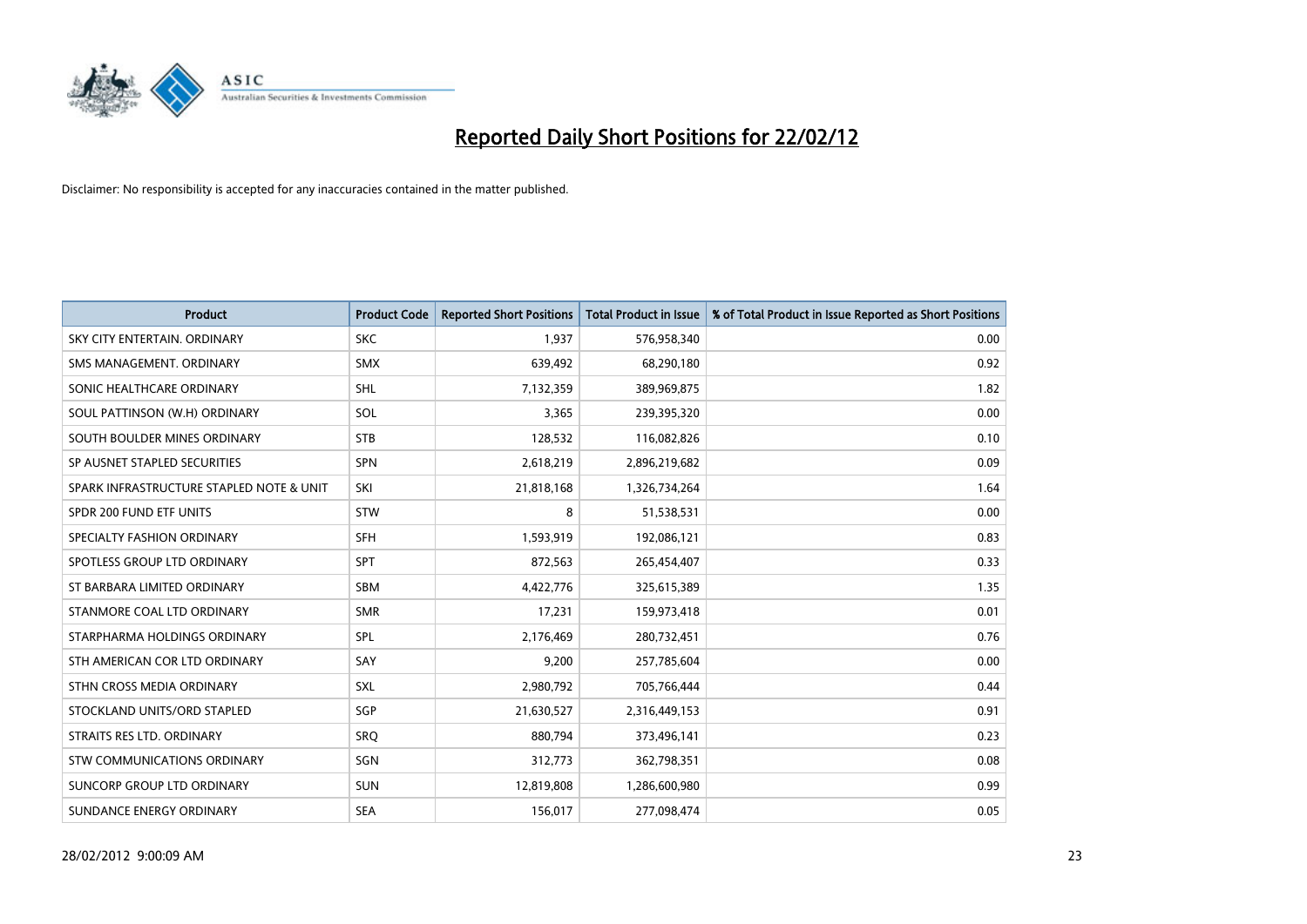

| <b>Product</b>                       | <b>Product Code</b> | <b>Reported Short Positions</b> | <b>Total Product in Issue</b> | % of Total Product in Issue Reported as Short Positions |
|--------------------------------------|---------------------|---------------------------------|-------------------------------|---------------------------------------------------------|
| SUNDANCE RESOURCES ORDINARY          | <b>SDL</b>          | 8,869,811                       | 2,932,832,505                 | 0.30                                                    |
| SUNLAND GROUP LTD ORDINARY           | <b>SDG</b>          | 99,322                          | 201,578,526                   | 0.05                                                    |
| SUPER RET REP LTD ORDINARY           | <b>SUL</b>          | 1,469,482                       | 194,754,593                   | 0.74                                                    |
| SWICK MINING ORDINARY                | <b>SWK</b>          | 1,548                           | 237,024,970                   | 0.00                                                    |
| SYD AIRPORT STAPLED US PROHIBIT.     | SYD                 | 5,732,004                       | 1,861,210,782                 | 0.30                                                    |
| SYMEX HOLDINGS ORDINARY              | SYM                 | 6,633                           | 191,593,493                   | 0.00                                                    |
| <b>TABCORP HOLDINGS LTD ORDINARY</b> | <b>TAH</b>          | 7,806,456                       | 712,805,880                   | 1.10                                                    |
| <b>TALENT2 INTERNATION ORDINARY</b>  | <b>TWO</b>          | 5,708                           | 147,403,701                   | 0.00                                                    |
| TANAMI GOLD NL ORDINARY              | <b>TAM</b>          | 300,000                         | 260,997,677                   | 0.11                                                    |
| <b>TANGIERS PETROLEUM ORDINARY</b>   | <b>TPT</b>          | 1,000,000                       | 98,345,761                    | 1.01                                                    |
| TAP OIL LIMITED ORDINARY             | <b>TAP</b>          | 3,002,955                       | 240,995,311                   | 1.24                                                    |
| TASSAL GROUP LIMITED ORDINARY        | <b>TGR</b>          | 122,831                         | 146,304,404                   | 0.08                                                    |
| TATTS GROUP LTD ORDINARY             | <b>TTS</b>          | 13,666,751                      | 1,340,758,701                 | 1.03                                                    |
| TELECOM CORPORATION ORDINARY         | TEL                 | 6,157,082                       | 1,925,427,596                 | 0.31                                                    |
| TELSTRA CORPORATION, ORDINARY        | <b>TLS</b>          | 75,160,329                      | 12,443,074,357                | 0.61                                                    |
| TEN NETWORK HOLDINGS ORDINARY        | <b>TEN</b>          | 58,307,658                      | 1,045,236,720                 | 5.59                                                    |
| TERANGA GOLD CORP CDI 1:1            | TGZ                 | 174,682                         | 156,036,331                   | 0.10                                                    |
| TFS CORPORATION LTD ORDINARY         | <b>TFC</b>          | 84,096                          | 279,621,829                   | 0.03                                                    |
| THAKRAL HOLDINGS GRP ORDINARY/UNIT   | <b>THG</b>          | $\overline{2}$                  | 585,365,014                   | 0.00                                                    |
| THE REJECT SHOP ORDINARY             | <b>TRS</b>          | 1,694,386                       | 26,071,170                    | 6.48                                                    |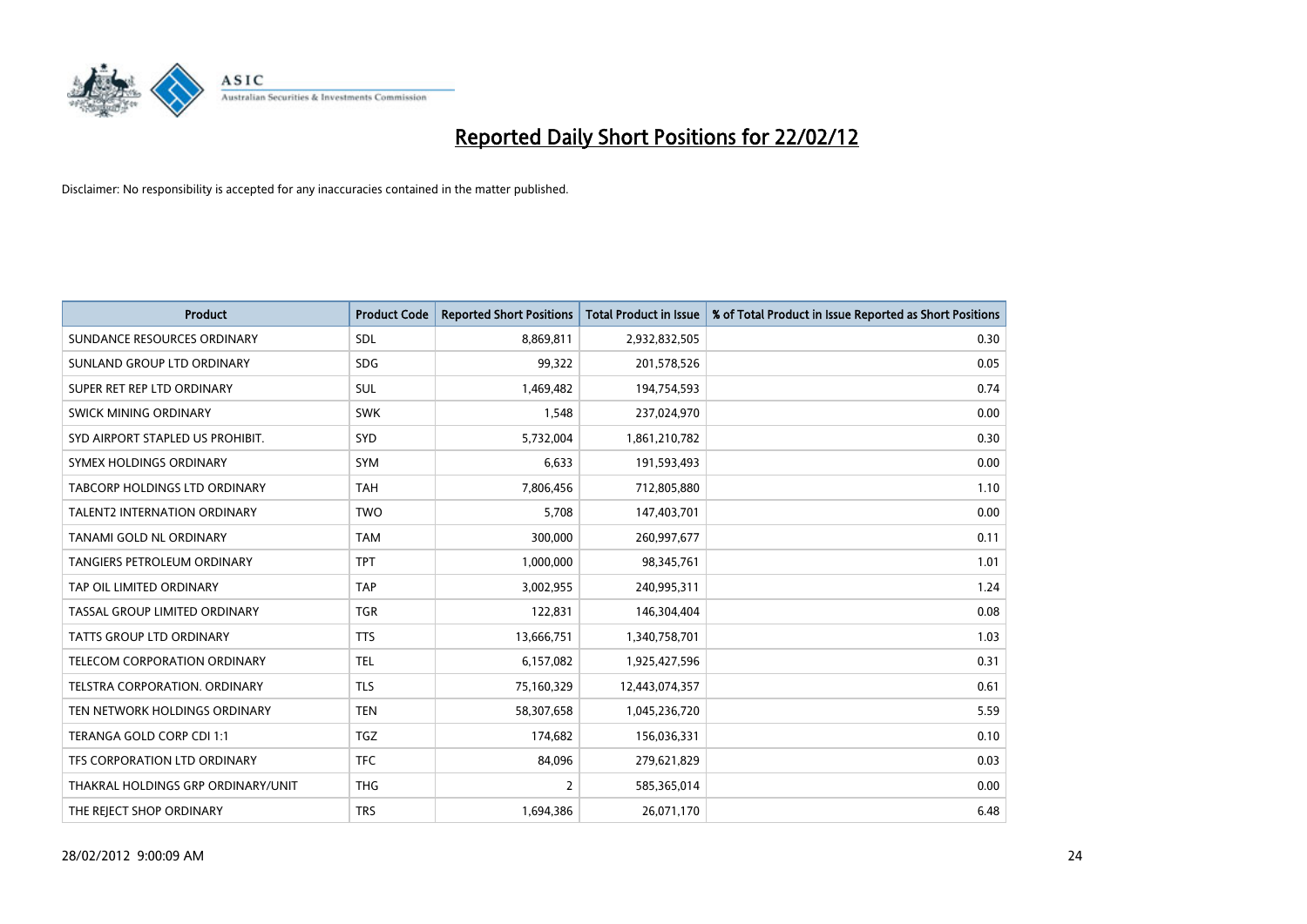

| <b>Product</b>                       | <b>Product Code</b> | <b>Reported Short Positions</b> | <b>Total Product in Issue</b> | % of Total Product in Issue Reported as Short Positions |
|--------------------------------------|---------------------|---------------------------------|-------------------------------|---------------------------------------------------------|
| THOR MINING PLC CHESS DEPOSITARY 1:1 | <b>THR</b>          | 2,307                           | 222,489,120                   | 0.00                                                    |
| THORN GROUP LIMITED ORDINARY         | <b>TGA</b>          | 83,042                          | 146,374,703                   | 0.05                                                    |
| <b>TIGER RESOURCES ORDINARY</b>      | <b>TGS</b>          | 2,874,911                       | 671,610,549                   | 0.41                                                    |
| TISHMAN SPEYER UNITS                 | <b>TSO</b>          | 41,524                          | 338,440,904                   | 0.01                                                    |
| TNG LIMITED ORDINARY                 | <b>TNG</b>          | 4,321                           | 344,611,705                   | 0.00                                                    |
| TOLL HOLDINGS LTD ORDINARY           | <b>TOL</b>          | 25,634,409                      | 717,133,875                   | 3.53                                                    |
| TORO ENERGY LIMITED ORDINARY         | <b>TOE</b>          | 35,404                          | 975,436,676                   | 0.00                                                    |
| TOWER LIMITED ORDINARY               | <b>TWR</b>          | 689,519                         | 266,371,322                   | 0.26                                                    |
| TOX FREE SOLUTIONS ORDINARY          | <b>TOX</b>          | 152,111                         | 111,130,608                   | 0.13                                                    |
| TPG TELECOM LIMITED ORDINARY         | <b>TPM</b>          | 2,669,674                       | 793,808,141                   | 0.32                                                    |
| TRADE ME GROUP ORDINARY              | <b>TME</b>          | 1,645                           | 395,745,510                   | 0.00                                                    |
| <b>TRANSACTION LTD ORDINARY</b>      | <b>TSN</b>          | 951,151                         | 1,780,064,679                 | 0.05                                                    |
| TRANSFIELD SERVICES ORDINARY         | <b>TSE</b>          | 3,178,069                       | 544,587,035                   | 0.59                                                    |
| TRANSPACIFIC INDUST, ORDINARY        | <b>TPI</b>          | 5,595,442                       | 1,578,209,025                 | 0.36                                                    |
| TRANSURBAN GROUP TRIPLE STAPLED SEC. | <b>TCL</b>          | 6,120,126                       | 1,458,321,112                 | 0.40                                                    |
| TREASURY WINE ESTATE ORDINARY        | <b>TWE</b>          | 19,264,508                      | 647,227,144                   | 2.99                                                    |
| TRINITY GROUP STAPLED SECURITIES     | <b>TCQ</b>          | 3,419                           | 193,235,631                   | 0.00                                                    |
| TROY RESOURCES LTD ORDINARY          | <b>TRY</b>          | 437,888                         | 88,879,149                    | 0.49                                                    |
| <b>UGL LIMITED ORDINARY</b>          | UGL                 | 4,683,643                       | 166,315,038                   | 2.82                                                    |
| UNILIFE CORPORATION CDI 6:1          | <b>UNS</b>          | 211,168                         | 266,559,954                   | 0.07                                                    |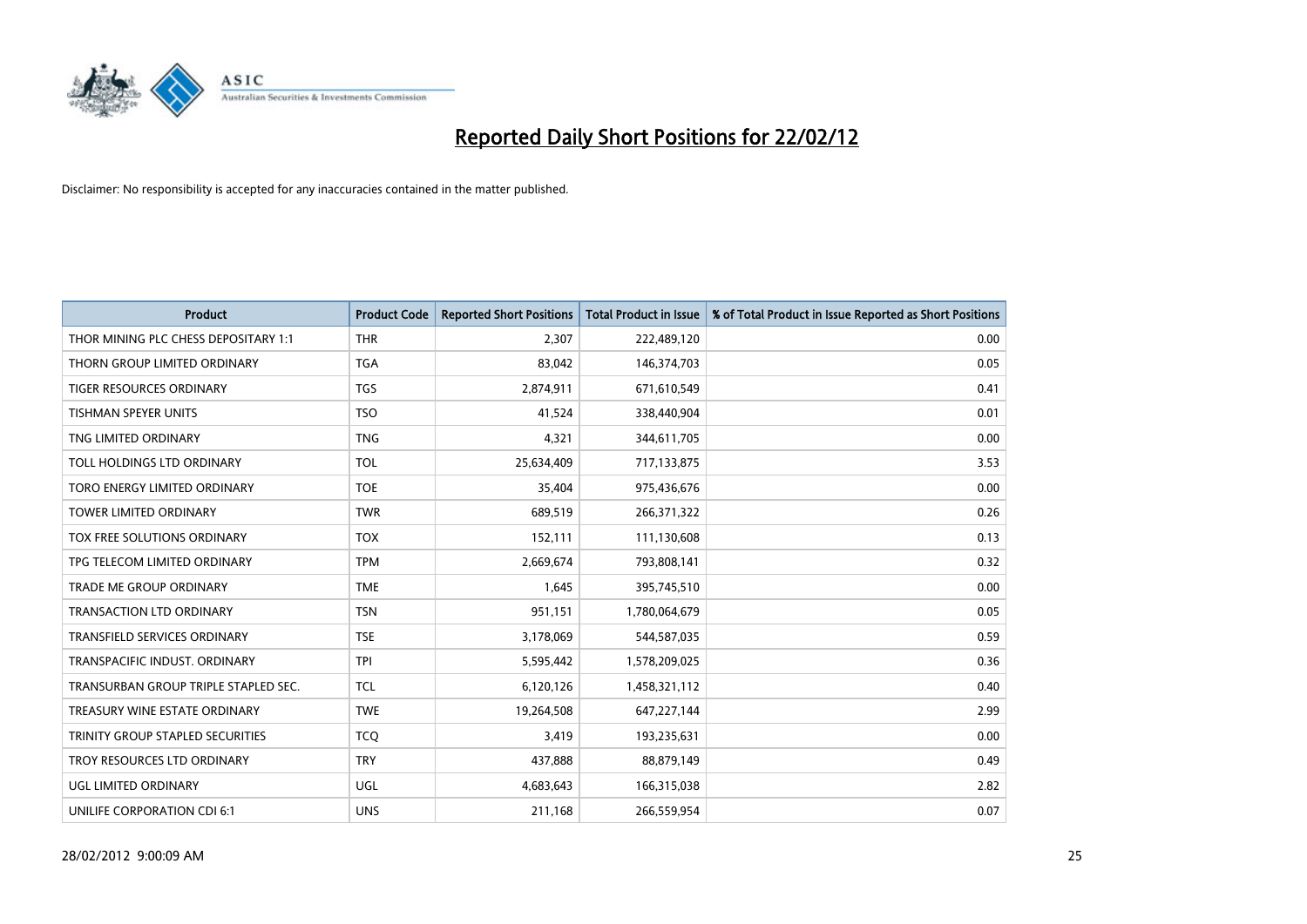

| <b>Product</b>                         | <b>Product Code</b> | <b>Reported Short Positions</b> | <b>Total Product in Issue</b> | % of Total Product in Issue Reported as Short Positions |
|----------------------------------------|---------------------|---------------------------------|-------------------------------|---------------------------------------------------------|
| UXC LIMITED ORDINARY                   | <b>UXC</b>          | 1,180                           | 304,995,791                   | 0.00                                                    |
| <b>VDM GROUP LIMITED ORDINARY</b>      | <b>VMG</b>          | 11,116                          | 933,552,767                   | 0.00                                                    |
| <b>VENTURE MINERALS ORDINARY</b>       | <b>VMS</b>          | 284,422                         | 231,168,592                   | 0.12                                                    |
| <b>VIEW RESOURCES LTD ORDINARY</b>     | <b>VRE</b>          | 1,760                           | 881,953,670                   | 0.00                                                    |
| <b>VIRGIN AUS HLDG LTD ORDINARY</b>    | <b>VAH</b>          | 18,983,219                      | 2,210,197,600                 | 0.85                                                    |
| <b>VITA GROUP LTD ORDINARY</b>         | <b>VTG</b>          | 75,190                          | 142,499,800                   | 0.05                                                    |
| VITERRA INC CDI 1:1                    | <b>VTA</b>          | 3,828                           | 68,629,939                    | 0.01                                                    |
| VNGD AUS LARGE ETF UNITS               | <b>VLC</b>          | 10,000                          | 160,001                       | 6.25                                                    |
| <b>WATPAC LIMITED ORDINARY</b>         | <b>WTP</b>          | 16,547                          | 184,594,526                   | 0.00                                                    |
| <b>WDS LIMITED ORDINARY</b>            | <b>WDS</b>          | 730                             | 144,740,614                   | 0.00                                                    |
| WEBIET LIMITED ORDINARY                | <b>WEB</b>          | 69,502                          | 72,672,806                    | 0.10                                                    |
| <b>WESFARMERS LIMITED ORDINARY</b>     | <b>WES</b>          | 33,479,395                      | 1,006,470,808                 | 3.34                                                    |
| WESFARMERS LIMITED PARTIALLY PROTECTED | <b>WESN</b>         | 111,843                         | 150,601,354                   | 0.08                                                    |
| <b>WESTERN AREAS NL ORDINARY</b>       | <b>WSA</b>          | 7,742,117                       | 179,735,899                   | 4.31                                                    |
| WESTERN DESERT RES. ORDINARY           | <b>WDR</b>          | 948                             | 208,594,203                   | 0.00                                                    |
| WESTFIELD GROUP ORD/UNIT STAPLED SEC   | <b>WDC</b>          | 16,047,588                      | 2,308,988,539                 | 0.69                                                    |
| WESTFIELD RETAIL TST UNIT STAPLED      | <b>WRT</b>          | 31,840,977                      | 3,054,166,195                 | 1.03                                                    |
| WESTPAC BANKING CORP ORDINARY          | <b>WBC</b>          | 53,569,382                      | 3,054,112,247                 | 1.72                                                    |
| WHITE ENERGY COMPANY ORDINARY          | <b>WEC</b>          | 3,327,180                       | 316,104,241                   | 1.05                                                    |
| WHITEHAVEN COAL ORDINARY               | <b>WHC</b>          | 7,288,086                       | 496,245,083                   | 1.46                                                    |